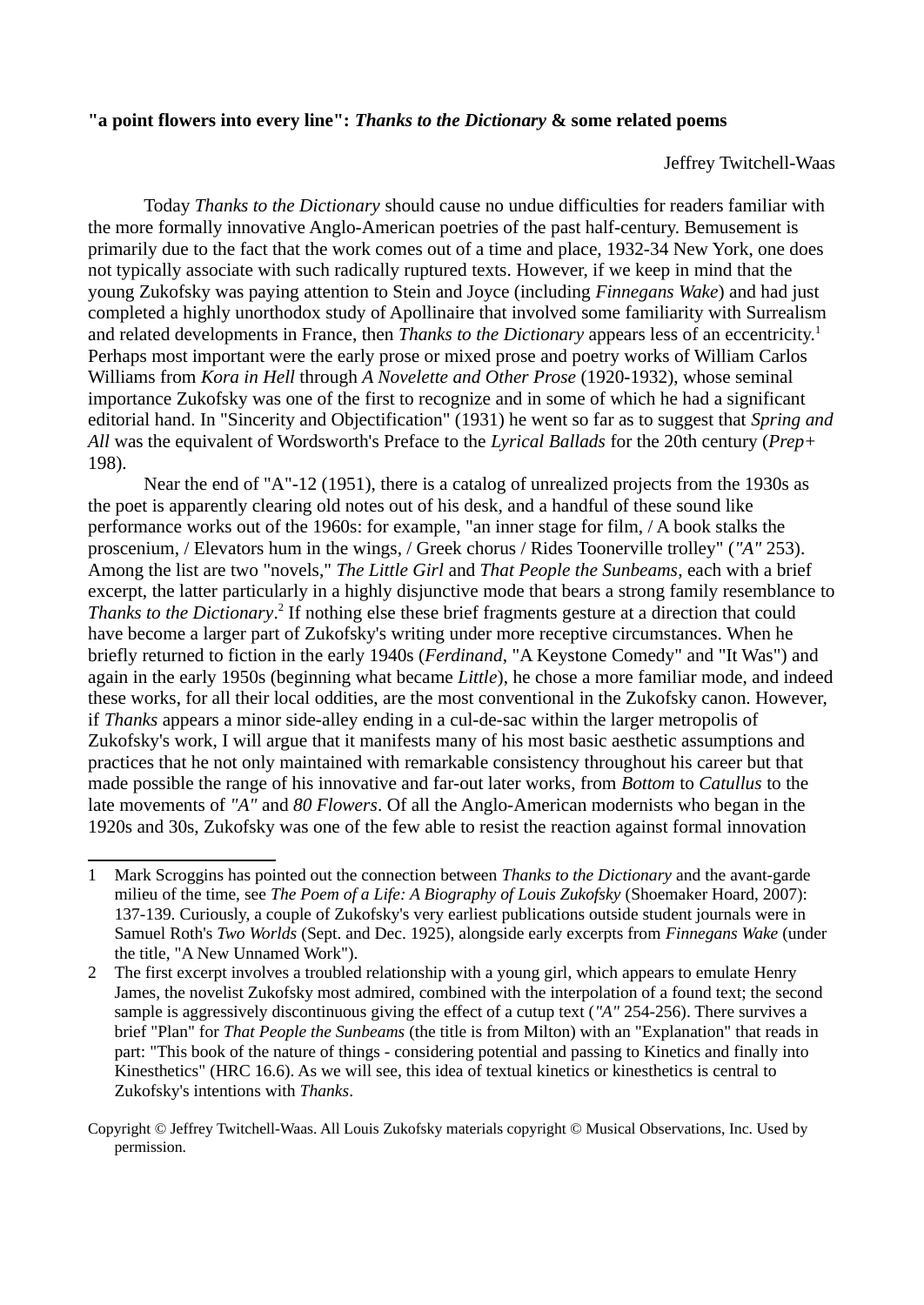<span id="page-1-0"></span>that dominated the mid-century and wrote his most daring and ambitious works in the 1960s and 70s when the radical impulse of Anglo-American modernism was revived by a younger generation of writers.<sup>[3](#page-1-1)</sup>

## I - Procedure

At the risk of tediousness, I begin with a description of *Thanks to the Dictionary* and the peculiar method Zukofsky devised for its composition. There are two text strands, a narrative of the life of David from the Old Testament and passages worked from the dictionary. The novel is organized into three levels of units: each paragraph is separated from the others as if they were stanzas, these are in turn grouped into sections (marked by centered asterisks) determined by the given page of the dictionary from which Zukofsky is composing (29 in all), and finally these sections are distributed into a preface and five chapters, whose headings relate to the David story: "Young David," "Thru the Eyes of Jonathan," "David and Michal," "David and Bath-sheba," and "Degrees."<sup>[4](#page-1-3)</sup> Throughout most of the work, the passages worked from the dictionary dominate, with the David strand sometimes obliquely framing the text, but often fading to little more than an occasional mention of proper names. However, in the final and longest chapter, "Degrees," the David narrative fully asserts itself and for half a dozen pages there is a straightforward presentation of the Old Testament story, albeit highly redacted and elliptical, but it would be assumed that this tale is already in the memory bank of most readers.

<span id="page-1-2"></span>The method of composition is simple if unusual: Zukofsky chooses a given page of the dictionary and then improvisationally writes out of and with the textual materials on that page. This is not a rigorously constraining method as Zukofsky does not limit himself to rearranging words from a given page, but rather writes out of what was suggested by the words and definitions on a page, even if in most cases the majority of the words are directly quoted. The result is a highly unpredictable text heavily sprinkled with words, often quite odd or technical (scientific), beginning with the same letters. As is virtually always the case with Zukofsky's apparently more formalist compositions, he is never adverse to introducing irregularities, so here and there words/definitions from outside the chosen page are introduced into the composition—often, although not always, these can be accounted for by suggestions on the chosen page, since after all a dictionary is an intrinsically self-referential text. There are at least two instances where Zukofsky imports quoted text from outside but again suggested by the dictionary: an entry for the 17th century poet Sir William D'Avenant provokes the inclusion of some quoted lines from several of his poems, and some brief utopian quotations from Marx are apparently suggested by the word-definition for "eon"—however, such explicit interpolations of extra-dictionary texts are rare.

Two dictionaries were used, for the most part Funk & Wagnalls' *The Practical Standard Dictionary of the English Language* (1930), but also for six sections he used *Webster's Collegiate Dictionary* (3rd edition, 1916). Both are standard desk size volumes. As practical editions, there are no historical sample quotations, etymological information is very basic, and there are few notes on grammatical usage, although for certain words there are lists of synonyms with indications of their nuances and differences. There are a modest number of pictorial illustrations, of which Zukofsky occasionally made use. The surviving fair copy of the final version of *Thanks* is written in the small loose-leaf notebook pages Zukofsky habitually used through most of his life, which allowed him to reorder the sections as he liked. In the manuscript the 29 sections are numbered, which appears to

<span id="page-1-1"></span>[<sup>3</sup>](#page-1-0) For whatever reasons, *Thanks to the Dictionary* was not published until almost three decades after it was written in a collection of his short fiction, *It Was* (1961), as something of a follow-up to the Origin Press publication of *"A"* (1959). On the organized reaction against innovative modernism, see Alan Filreis, *Counter-Revolution of the Word: The Conservative Attack on Modern Poetry 1945-1960* (University of North Carolina Press, 2008).

<span id="page-1-3"></span>[<sup>4</sup>](#page-1-2) I should mention that in a note to the typist on the fair copy of *Thanks* Zukofsky refers to "sections" and "parts" rather than my "chapters" and "sections," but this strikes me as liable to confusion (HRC 17.3).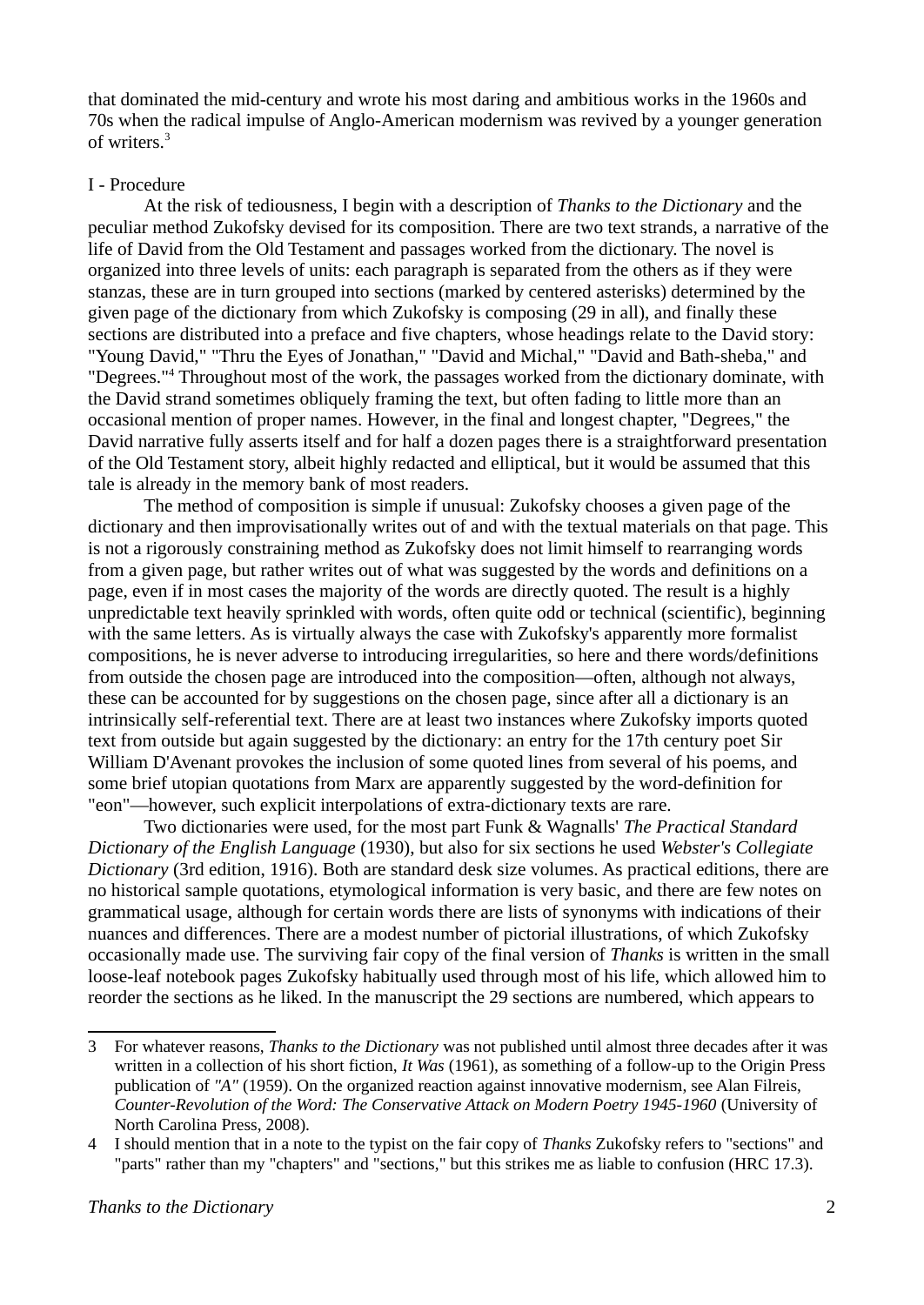indicate an earlier arrangement of the sections, although this may merely reflect the order in which they were composed. In any case this suggests that the individual sections were composed more or less discretely without conscious concern about the sequencing, which could be taken care of later. However, as I will discuss, the final sequencing does respect the chronology of the David narrative. Zukokfsy appears to have worked on the novel intermittently from the summer of 1932 through 1934,<sup>[5](#page-2-1)</sup> although the final arrangement was made or confirmed only in August 1939, and probably this was motivated by his proposal for a collection of critical prose that he hoped New Directions would publish.<sup>[6](#page-2-3)</sup>

<span id="page-2-4"></span><span id="page-2-2"></span><span id="page-2-0"></span>According to Peter Quartermain, Zukofsky primarily chose the pages by throwing dice, and indeed a key section quotes from the definition for "dice," which happens to be on the same page for the word "dictionary" ([7](#page-2-5)4).<sup>7</sup> But as Quartermain recognizes, this instance itself indicates that chance was not necessarily how Zukofsky chose pages, as is also suggested by the fact that the "Preface" uses the first page of the dictionary, and others use the pages with the definitions for "David" and "degree" (relating to the Psalms designated as "songs of degrees"), and even the likelihood that chance selected the pages with such key words as "mind" or "design" seems unlikely. In one instance Zukofsky responded to Pound's complaint that his writing lacked "flow" by working a section from the dictionary page with that term. Zukofsky no doubt was happy to accept the allusion to Mallarmé in "dice," and align himself with a poetic practice that accepts risk, an exploratory mode without the promise of certainty or end. However, it is likely that Zukofsky chose pages by a combination of selected key words and randomly opening the volume or letting it fall open in the manner of *sortes Vigilianae*, as the text also seems to suggest: "the page by the hand opening that book will be cast"  $(284)^8$  $(284)^8$  $(284)^8$ —although this could just as easily be understood as referring to the chance inherent in any reader picking up a book and turning to a page. In the end it does not much matter how the pages were chosen since what Zukofsky was taking advantage of was the objective or contingent diversity offered by any page of his source text rather than of any chance procedure for choosing them—that is, any given page of the dictionary already incorporates a high level of contingency by definition, which was all he needed.

<span id="page-2-6"></span>Zukofsky does not consult his dictionaries in composing *Thanks* but uses them as textual fodder. He makes no particular distinction between terms and their definitions, as they are equally available as textual matter, nor is it necessary to recoup the definitions of unfamiliar terms or to figure out the terms to which extracts from definitions refer. While it is frequently amusing to recover the actual dictionary pages that reveal generative clues to Zukofsky's compositional process, this can become a pedant's game if taken as a key to the supposed hidden meaning of the

<span id="page-2-1"></span>[<sup>5</sup>](#page-2-0) Peter Quartermain, "Writing and Authority in Zukofsky's *Thanks to the Dictionary*" in *Stubborn Poetics: Poetic Facticity and the Avant-Garde* (2013): 73.

<span id="page-2-3"></span>[<sup>6</sup>](#page-2-2) The fair copy of *Thanks* is dated in Zukofsky's hand 16 August 1939, with some instructions to the typist about layout. One instruction that has not been followed in the printings of *Thanks* is that each chapter begin on a new page. The chapter titles were quite clearly added later, and one can surmise this was done when the sequencing was decided. The proposed collection for New Directions was to be entitled, *Sincerity and Objectification*, and the table of contents includes *Thanks to the Dictionary*, although separated from the other critical essays proper. Two typescripts dated 1939 are held at the HRC (HRC 16.2 & 3). On this proposed volume, see *WCW/LZ* 275.

<span id="page-2-5"></span>[<sup>7</sup>](#page-2-4) It is not obvious how one would use dice to determine page numbers that range up to four digits, although certainly possible, but there seems no reason to assume the use of dice simply on the basis that they are referred to in the text.

<span id="page-2-7"></span>[<sup>8</sup>](#page-2-6) The Dalkey Archive edition of Zukofsky's *Collected Fiction* is available in two distinct printings, which effects the pagination of *Thanks*. Unfortunately there is no indication in the second printing (1997) that the volume has been reset or even the date of the new printing. In this commentary I will reference this latter printing, which has a predominately black cover with a reduced and cropped photo of Zukofsky, whereas the earlier printing (1990) uses the same photo for the full front cover.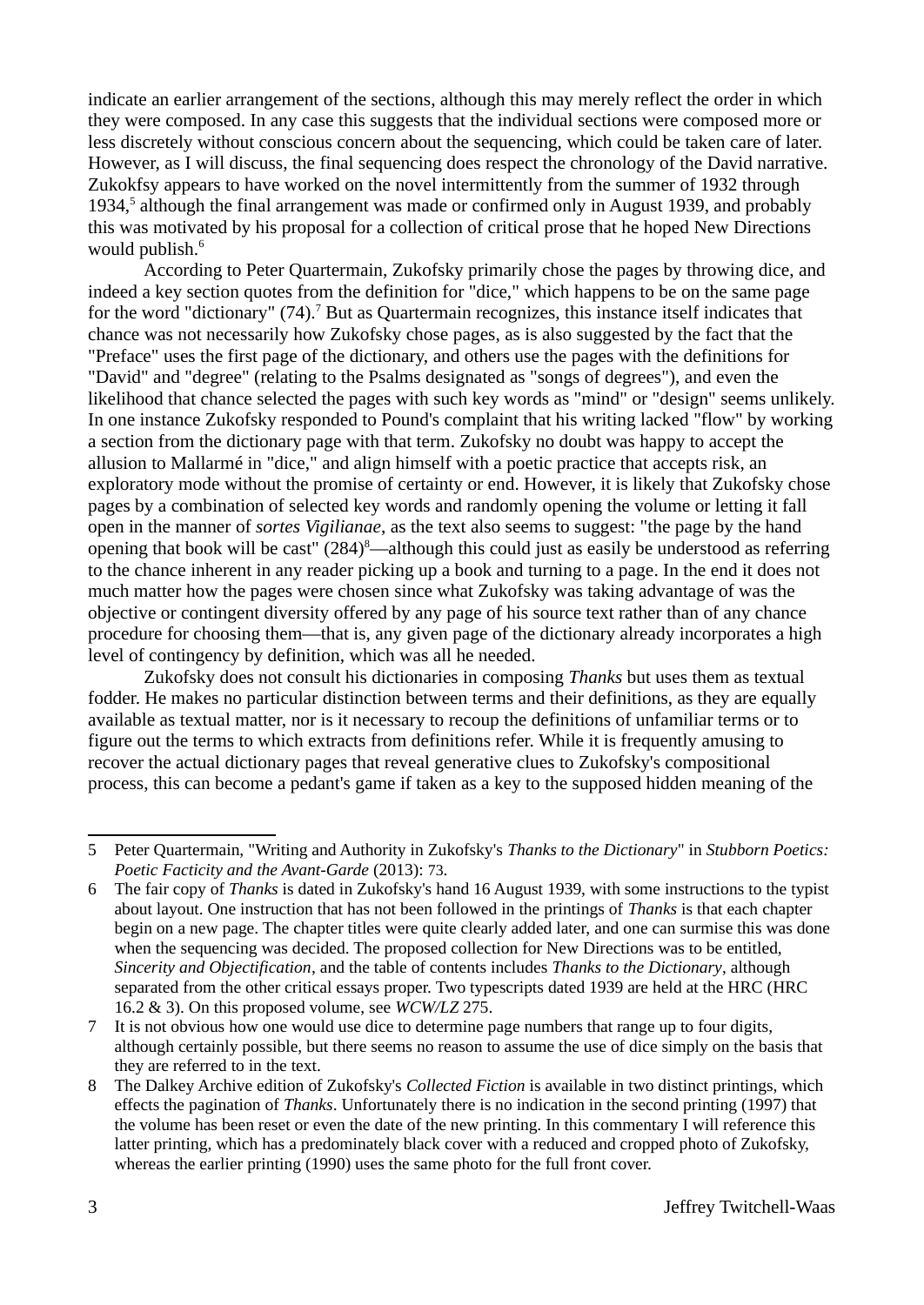<span id="page-3-0"></span>text.<sup>[9](#page-3-1)</sup> The title overtly points out its indebtedness to the dictionary, but Zukofsky easily could have, for example, indicated the range of dictionary terms for any given section, particularly given how much dictionaries cannibalize each other. But the entire presentation of the text works against such definition. If we habitually go to the dictionary to nail down meanings of given words, *Thanks* unfastens terms and their meanings into the larger world of words and their interrelations infinitely expanding and transmutating. If there is no distinction between the terms and definitions simply as textual material, nevertheless the interplay between terms (usually readily identifiable in a given section by the prominence of words beginning with the same letters) and definitions that may or may not match and that may or may not be familiar to us is central to the dynamic of the text as gesturing at this world where words point to words that are never fixed.

## II - Reading

<span id="page-3-2"></span>Simply in terms of Zukofsky thinking about the possibilities implied by "Objectivist" poetics, the compositional method of *Thanks* throws attention onto the textual material and away from an expressive model whereby the author looks to his thoughts or feelings as the source of creative objectification. Presumably this is the ironic point of the epigraph: "*And what will the*  writers do then, poor things" (265).<sup>[10](#page-3-3)</sup> Composition is a matter of arranging and interrelating the linguistic material rather than assuming the words point to something (e.g. definitions) behind them —a more constructivist conception of the writer, rather than a purveyor of profundities. This is not to say that intention is eliminated, since what Zukofsky does with the materials on those pages is very much determined by his own interests and are clearly shaped, not simply collaged textual fragments (proto-cut-up). Nonetheless, the words as such are foregrounded, most obviously by the recurrence of unusual vocabulary that begins with the same letters, the often abrupt syntax and by the rapid unpredictable redirecting of the text within and between sentences. At the same time the individual paragraphs are rhetorically fashioned, ranging from exclamation to cool scientific description, and the sentences are for the most part grammatically standard although the semantic axis of selection seems anarchic—in other words, formally correct nonsense. The dictionary is an obvious, indeed ideal text for this purpose, since it represents an objectification of discourse, a decomposition of discourse into its basic particles rigorously organized according to an arbitrary schema, even though the order of the alphabet has, for literate readers, the feel of inevitability, the immanent presence of social and cultural orders. We might recall that Zukosky had a significant hand in William Carlos Williams' essay on Gertrude Stein that argues her primary achievement is to strip words of their accumulated associations and syntactical mannerisms so that they can be used anew.[11](#page-3-5) However, Zukofsky is not simply using the dictionary for vocabulary in the sense of a word list, as the phrases and sentences of the definitions play an equally prominent part in his composition. So it is more a matter of the page offering textual matter in a form that is highly decomposed in the sense that it is intrinsically full of gaps or disjunctions; or, one might say that the textual matter is offered in an already quasi-collaged state, which can then be re-worked.

<span id="page-3-4"></span>Another advantage of using the dictionary was that its systematized arbitrariness means it guarantees a catholic scope of references on any given page, from scientific and technical terms to the colloquial and slang, the obsolete to the contemporary. This then becomes a means of

<span id="page-3-1"></span>[<sup>9</sup>](#page-3-0) For a reading of *Thanks* as a hermetic text whose secrets require an academic sleuth armed with the correct dictionaries and, ideally, digitized for easy searching, see Craig Dworkin, *Dictionary Poetics: Toward a Radical Lexicography* (Fordham UP, 2020): 33-47. For the identification and images of all the dictionary pages Zukofsky used, see the Z-site annotations for *Thanks*.

<span id="page-3-3"></span>[<sup>10</sup>](#page-3-2) The fair copy attributes this epigraph to "J.R.," Zukofsky's best friend at the time, Jerry Reisman, who had a hand in a number of Zukofsky more adventurous works of the period, most notably the mathematical formula used in the first half of "A"-9.

<span id="page-3-5"></span>[<sup>11</sup>](#page-3-4) William Carlos Williams, "The Work of Gertrude Stein" (1930) in *Imaginations* (New Directions, 1970): 344-351. On Zukofsky's feedback on this essay, see *WCW/LZ* 38-43, 48-50; he was apparently responsible for the inclusion of the quotations from *Tristram Shandy*.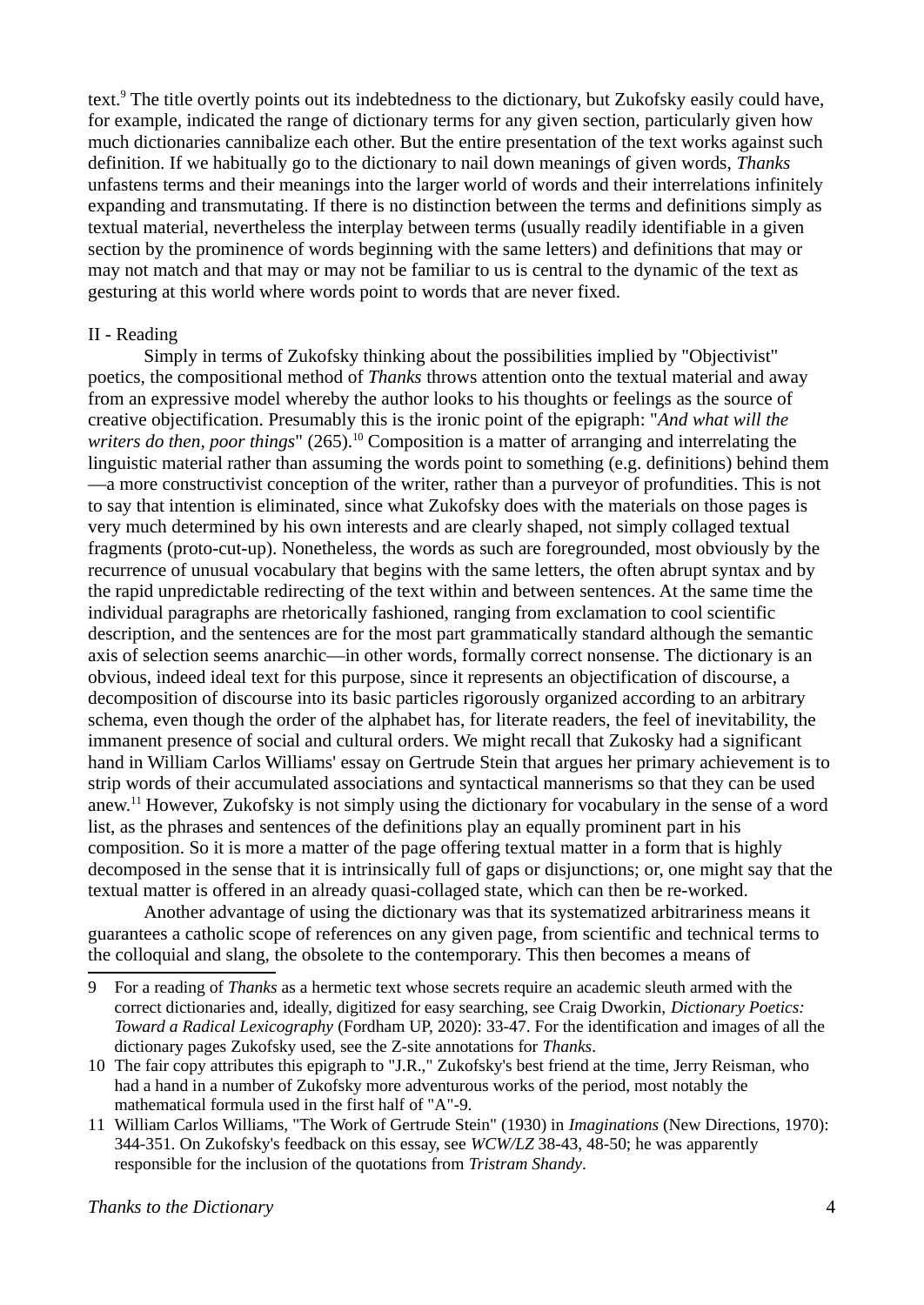overcoming the self-censorship integral to any genre or style of writing, or even of one's own ignorance. In a sense, within the dictionary nothing is unknown and on the level of vocabulary all aspects of a language are included. Although the lure of working with chosen key terms was irresistible, any given page of the dictionary would serve Zukofsky's purpose and supply a sufficient range of terms to implicate the larger world of language, much if not most beyond the competence of any given reader or writer. If the dictionary is intrinsically self-referential and therefore tautological, any meanings we know imbricate with unfathomable meanings we do not know and are largely unaware of.

The central concern of *Thanks*, however, is less composition as such than questions of reading, although with Zukofsky writing is always self-consciously re-writing and therefore the act of reading is implicated in any case. As with any innovative modernist writing or work of art, the reader is posed with obstacles and unreadability that nonetheless imply the text needs to be read differently. One section of *Thanks* highlights the term "design" in the form of a comical dialogue with one voice demanding a design and the other asking why? "Does the Mississippi want a design?" (283). We get to "Mississippi" from "De Soto, Hernandez" on the same page of the dictionary as "design." In the spirit of this text, the Mississippi here both desires and lacks a design, or does it? We might recall Heraclitus on the problem of defining rivers, or in this case texts. But "—Even the desperato wants a design!  $/$  —O! It is argued that the marks of design in nature prove it the work of a great Designer!" Zukofsky's dictionary neatly gets to the heart of the matter with the world conceived as a text written and underwritten by God. But fortunately or unfortunately the dictionary can always be relied upon to dissolve or disseminate any such metaphysical solutions with a string of synonyms, words that are not quite equal: "—Aim, cause, end, idea, model, project, purpose, reason, the families of minute, bright-green, unicellular, mainly solitary, fresh-water algae [...]." The text's trajectory here is from abstractions to a particular of nature, a turn away from habits of seeking grand design and meaning to close description or attention. No doubt it is not by chance that the organic wholeness suggested by "families" dissolves into their "minute" members and that these particulars are primary building blocks of nature or life itself. So, does one design up or down? This dialogue concludes: "—Hey! this novel wants a design! / —Okay!—says David—you find it!" The appearance of "David" suggests this name is a mark or figure for the author or for the text itself, giving the reader free license. The design is what the reader finds in or makes of it—to a degree.

<span id="page-4-0"></span>Immediately before this conclusion a paragraph intrudes and interrupts the dialogue: *Intent* and *purpose* overleap all particulars and fasten on the *end itself*. But David is distinguishable, and, even beyond this end. Desire has a wide range, from the highest objects to the lowest; desire is for an object near at hand, or near in thought and viewed as attainable; a wish may be for what is remote or uncertain; or even for what is recognized as impossible.  $(283)^{12}$  $(283)^{12}$  $(283)^{12}$ 

This can be read as a précis of the "argument" of *Bottom* some twenty years later: intention and purpose (mind) tend to overlook or repress particulars and become fixed ("fasten") on the end (an abstraction); desire (love, eyes) focuses on sensual particulars, what is at hand and in the world, whereas wishes (mind) reach beyond the obtainable or possible. This paragraph, other then the phrase mentioning David, is entirely extracted from the dictionary entries for "design" and "desire," or more precisely from the distinctions between possible synonyms for these two terms. The applicability of this paragraph to *Thanks* or to modernist works in general is obvious and explains why the text constantly short-circuits the reader's habitual urge to leap to an end or definition rather than wander among and mull over the particulars of the manifest text. Here, "David" might be taken as the meaning or lure of the text, which is distinguishable, legible but also distinct from other

<span id="page-4-1"></span>[<sup>12</sup>](#page-4-0) The printed texts have a key typo: "overlap" should be "overleap" (Quartermain 86). The latter reading is confirmed by both the dictionary and the surviving fair copy. However, "overlap" has its own suggestiveness.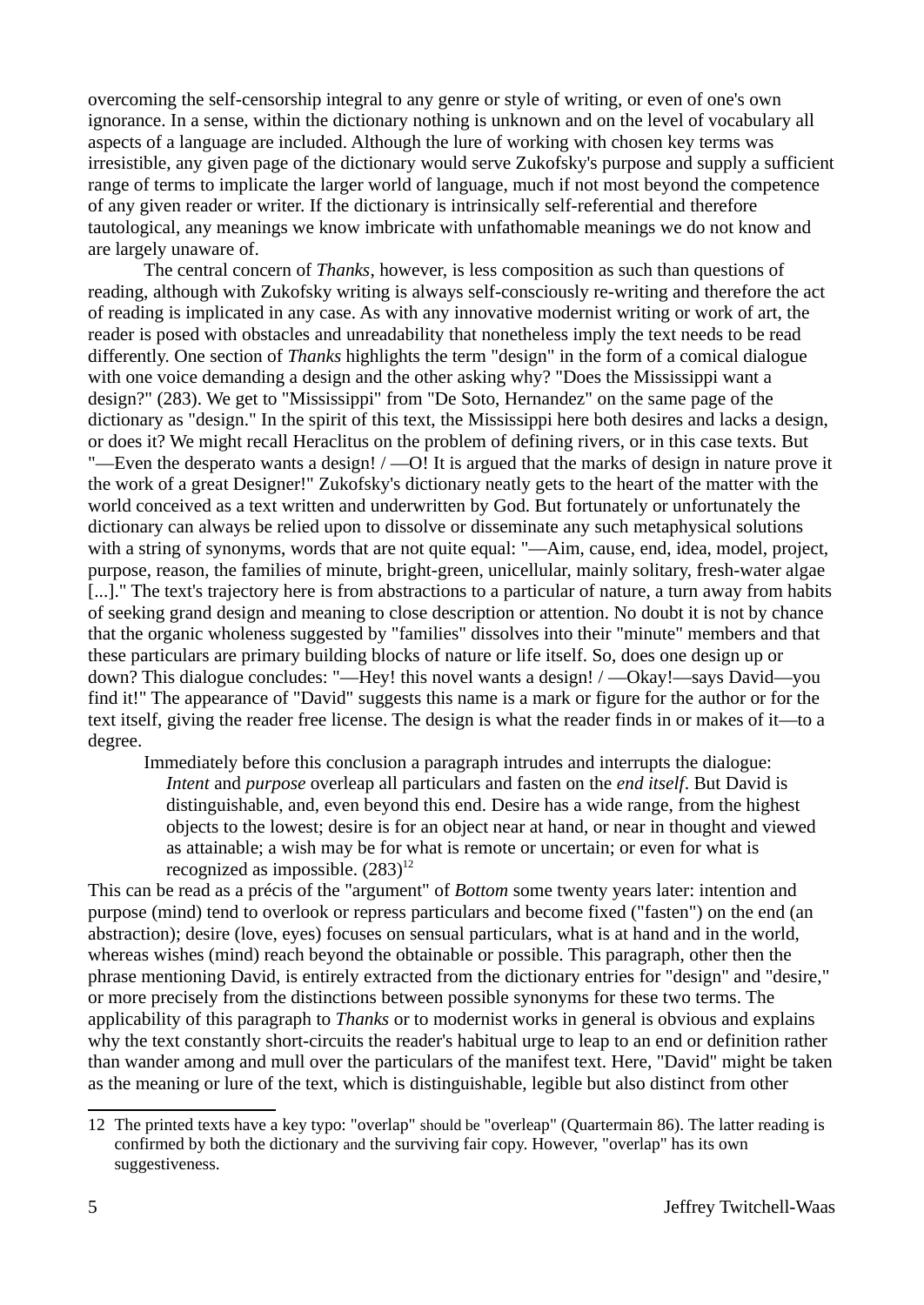particulars and possible meanings—he/it is beyond the "end itself" scattered because interrelated with any number of other words and their collocations. This at least is one way to understand the following gloss on "David" in the "Preface":

> David, then, on his page, not like a slab forming the top of a capital, but not unlike an abacus, a reckoning table telling its sums will embrace all the words of this novel. For, David, anticipated, appears when the groundhogs are not in Abad. Abad is any cultivated city. But David who resists all its agents is free from iridescence, and without accidentals. If there is iridescence, it will be at his toes. His name, these words till now, are almost his story. (265)

We can easily enough read this as a reflection on, even a species of instructions for reading the novel that follows and the function of "David" as a shifting signifier. The text then as something like a reckoning table, shuffling basic units or marks to come up with sums that are in turn always open to further permutations. "David" as the sum or sense of the text is anticipated by the reader who "David" nonetheless resists, particularly in the sense of "David" as an absolute reading, "without accidentals" (or should we read "without" here as meaning outside or beyond?). Indeed, the signifier "David" often appears to designate and slid between the author, the text and the reader: "[...] as an author, David ventured [...]" (267), "[...] David differentiates and abstracts" (268), "[...] David interprets falsely, distrusts and suspects" (269), "[...] David disguised, betokening a hidden meaning, and emblematically seeking his man [...]" (270) and so on.

However, since words are defined by words it is not a matter of choosing or preferring "particulars" (as a word, an abstraction) over "intention" or "ends" but rather of maintaining the sense of dialectical play, the activity of words mutually defining themselves as this defining necessarily constantly shifts with recontextualization, the principle of iteration. In other words, an awareness of the act of reading, of reading as an action.

The opening section of the chapter "Degrees" begins "Thanks to the dictionary [...]," signaling that it may offer help, and indeed it works from the page with the term "dictionary," as well as the word "dice." "Dice" does not occur but its definition appears explicitly as an allegory for words themselves:

> <span id="page-5-0"></span>[...] the print lie like cubes of bone or ivory marked on every side, with, from one to six spots. (More!) As against any dictator, dicast or reader, that modern juryman with functions of a judge, the words, single pulse-beats to each systole of the heart will command for two heads [...]. (284).

This segment of text draws on the words/definitions for "dice," "dictator," "dicast" (in ancient Athens a citizen selected to sit in the law-courts "resembling a modern juryman, with functions of a judge"), "dicrotism" ("abnormal pulse-beating, showing a double pulse-beat to each systole of the heart"), "dictate" ("command") and "dicephalous" ("having two heads").<sup>[13](#page-5-1)</sup> The words "lie" like dice being multi-faceted, polysemous and multi-relational, but the reader as dictator commands that the chance possibilities of a die cast are reduced to a final judgment or accounting, a reading in which each word has a single pulse-beat and will arbitrarily dictate for any two heads (at least) that are necessarily implied by any speech or reading act. A fairly clear statement of intent that this text sets itself against normalized reading habits. That there are other ways to "dictate" and tame this passage is obviously part of the game. Nevertheless, one might protest that Zukofsky is too readily giving the game away here and risks falling into dictating his text's intention, but the sentence continues at some length:

> [...] like diazins their own cyclic class of compounds, their rings, that hold up, composed of their own atoms: Dicentra; low, delicate perennial herbs, racemes of nodding rosecolored or yellow heart-shaped flowers, the bleeding heart is well-known; doubly refracting crystals exhibiting different colors when viewed in different directions; solutions variously colored by different degrees of concentration; dicasts unaffected by

<span id="page-5-1"></span>[<sup>13</sup>](#page-5-0) Funk & Wagnalls' *The Practical Standard Dictionary of the English Language* (1924): 327.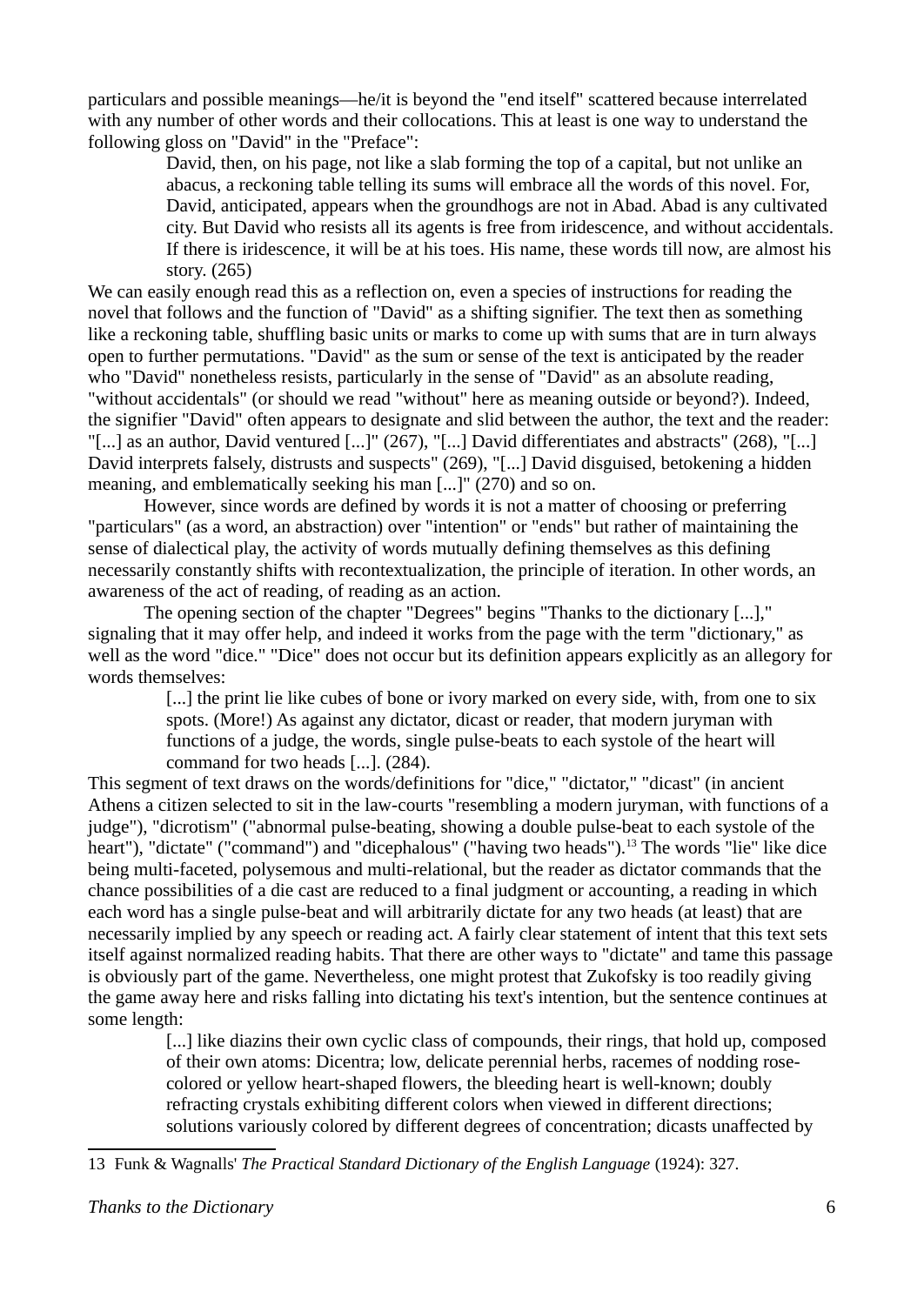blue-green- or redblindness; Dick, bunting; dicky, bib or a small bird; dicotyledons; dibasic, no dickering, on page 327, Dickson City a borough in East Pennsylvania; on page 303, the hand has turned back, there is David.

—and so the section finally ends. This adds the words/definitions for "diazin," "Dicentra," "dichroism," "dichromate," "Dick," "dickey," "dicotyledon," "dibasic," "dicker," "Dickson City." It is not important to sort all this out and to know the definitions of what are for most of us fairly esoteric words, although the simple point of our considerable ignorance is not the least significance here—the world of words and the world they inhabit should temper any given reader's dictatorial propensities, should counter the intimidatingly authoritative purposes to which dictionaries are often used. On one level, there is an accumulation of allegorical images which can be applied to our understanding of words: cycles, compounds, rings, composition, scale (low), refracting crystals, directions, solutions and so on, can all be applied easily enough back on our words as dice so that there is a persistent shifting in how we might model the relations that words imply and that words impose. Most of us who are not keen gardeners may not know "Dicentra" nor recognize that its definition follows immediately, "low, delicate perennial herbs . . . the bleeding heart." Indeed, here Zukofsky has gone out of his way to separate via punctuation the word and its definition and to suggest the word is more closely related to what precedes, from the definition for "diazin" (the semi-colon is the most ubiquitous punctuation mark in the dictionary Zukofsky uses, although not between terms and their definitions). However, by throwing the reader's attention onto the word "Dicentra" itself one can readily read it off etymologically as meaning two-centered, which is another plausible image of this text where any here also points there, and of course throughout this section there is the etymological play on *di-* meaning two and *dic(o)-* meaning say.[14](#page-6-1) By the end of the sentence we are getting close to a mere list of words which however are related by sound patterns (di-, b- and -ck sounds), an almost childlike delight of the words in the mouth and ear, which is another way they can relate and mean—a more visceral play with words that could be taken as intrinsic to the poetic impulse itself. And then an overt reference to the page of the dictionary being used and an apparently arbitrary jump to page 303, which happens to be the page with the entry for "David" used for the immediately following section, beginning "Dates! dates! dates! the oblong, sweet, fleshy fruit!...," which in turn will be followed by the Biblical account of David's life. In a sense that we will examine more closely in a moment, "David" is the ever-elusive definition this text seeks, the meaning towards which all the other words and definitions point and disperse.

<span id="page-6-0"></span>If the dictionary serves Zukofsky as ideal textual fodder in a quasi-cleansed state, his treatment of this textual material surely implies a certain critique of the socio-political function of dictionaries. While for the most part English has not suffered the sort of policing imposed on French by the French Academy or even by a state-backed dictionary like the Duden for "standard" German, dictionaries obviously play an influential standardizing role in terms of spelling and definitions, even when, as has been increasingly the case over recent times, they adopt a descriptive rather than prescriptive policy and are receptive to the vagaries of common usage. Dictionaries are the direct product of and instruments in modernity's insatiable appetite for standardization and classification, repressing dialects and asserting "national" languages ("... with an army and navy"). Dictionaries, like reference works generally, present themselves by their nature as authoritative and definitive. But for Zukofsky dictionaries foreground that words are intrinsically tautological, words simply lead to more words, one definition leading to others indefinitely. Reconstituting the dictionary used as the spring-board for *Thanks* is of little importance and if pursued too programmatically misses the generative intent of this text. Reading does not require that we put back together the terms and their definitions, whether or not they both appear in the text, even though our awareness of terms

<span id="page-6-1"></span>[<sup>14</sup>](#page-6-0) Actually, etymologically *dicentra* means two-spurred or two-pointed (< Gr. *dikentros*, with two points), referring to the bleeding heart's spurred corolla. But scholarly correctness is of little authority in Zukofsky's word world.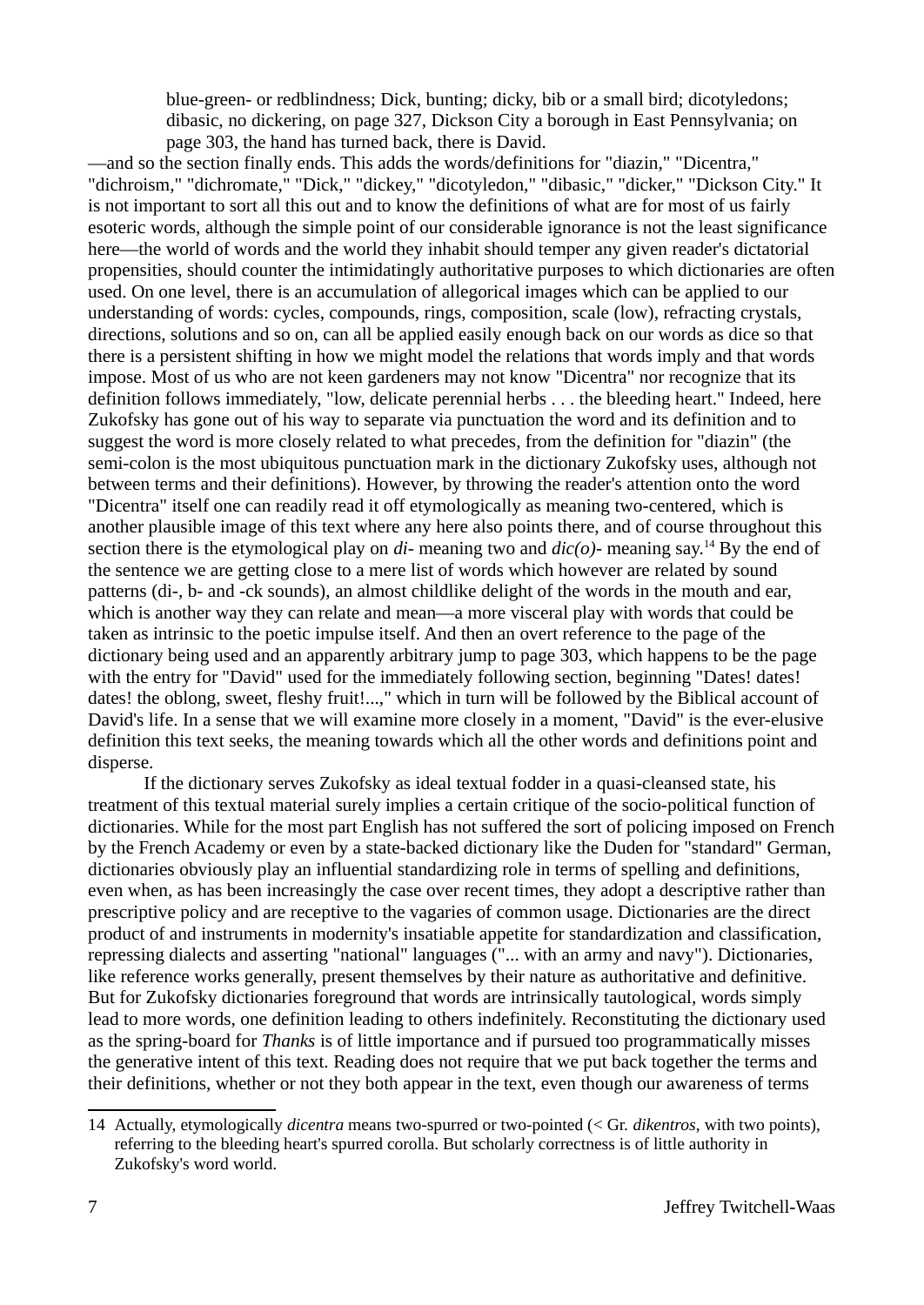and their definitions, sometimes attachable but often not, is integral to the effect of this text — we are half-aware that our word-knowledge occupies a small percentage of the possible totality or that what we "know" is constantly corrected, augmented, even lost. We live among unknown words, half-known words and wrongly known words all the time. Reading is a key site of socialization and state policing, but therefore also of critique and insight. One effect of Zukofsky's handling of the dictionary is to detach terms from their definitions, or to change the relationship between them from an equals sign to a more sceptically dialectical relationship that folds them back into the larger word-world. Not infrequently Zukofsky is attracted to the appended sections on synonyms for key words, whose attempt to define the nuanced differences in usage between them reveals an unclosed definitional field. So, for example, under "design" we have as mentioned: aim, device, end, final cause, intent, intention, object, plan, project, proposal, purpose, scheme, with model and reason also referred to; or on the same page for "desire" there are the synonyms: inclination, craving, hankering, longing, appetite, coveting (Funk & Wagnalls 327). These make for fascinating reading in the interplay between sameness and difference that is at the heart of Zukofsky's text.

# III - Narrative

<span id="page-7-0"></span>So far in this discussion of *Thanks* the David text-strand seems largely superfluous, which is how it has been treated by the modest number of critical examinations this work has attracted.<sup>[15](#page-7-1)</sup> Nevertheless *Thanks* clearly works with and against an assumption of narrative, a principle of sequential organization. The chapter headings set an expectation of an underlying narrative order, roughly signaling the main phases of David's life: his youth culminating in the combat with Goliath ("Young David"), the cat and mouse period due to Saul's paranoia which is marked by the pact of loyalty between David and Jonathan ("Thru the Eyes of Jonathan"), David's kingship during which many of the complications and moral failings are related to his two main wives, who themselves represent in so many respects an antithetical pair ("David and Michel" and "David and Bathsheba"), and then finally "Degrees" points to David as psalmist as well as to any number of other senses this term may take on. However, the reader is set on this path only to be persistently turned aside into seemingly unrelated byways. Recalling the passage on overleaping particulars discussed above, we recognize a conventional definition of narrative: a teleological end retrospectively sorts out and organizes the messy events and details of history or the innumerable possible paths a text might take.

The first chapter immediately establishes a narrative setting, offering a sketch of young David standing by a water-raising wheel ("sakkiyek") with a prickly-pear cactus. But this remains a tableau, returned to but never moving forward. David apparently works but nothing happens, seemingly just turning in place. But verbally plenty happens as diverse possibilities from the dictionary are set in play as if irrigating or irrigated by David's work at the water-wheel. The static image of David turning in place is a suggestive but non-dictating space around which the other verbal actions are distributed—a spatialization of the textual activity that deflects away from temporal narrative sequencing. Perhaps the rather odd reiterated detail of the prickly-pear is a covert warning to the reader. However, the third paragraph includes a somewhat surreal summary of David's later life, particularly its sad conclusion and the death of Absalom, presented as if David sees his life complete when it is only just beginning. Again, this is a common conception of a proper narrative, its end is its beginning, rather like the definition interpolated at this point: "—in a series of organic isomers designating a compound to which the chain is continuous and not branched, [...]"

<span id="page-7-1"></span>[<sup>15</sup>](#page-7-0) Beside Quartermain and Dworkin previously mentioned, further commentary on *Thanks* can be found in a short but astute discussion by Bruce Comens, *Apocalypse and After: Modern Strategy and Postmodern Tactics in Pound, Williams and Zukofsky* (1995): 148-151; Nicholas Sloboda, "Introducing the Ludic: The Poetics of Play in Louis Zukofsky's Fiction," *English Studies in Canada* 23.2 (June 1997): 201-215 and, briefly, Barrett Watten, "New Meaning and Poetic Vocabulary: From Coleridge to Jackson Mac Low," *The Constructivist Moment: From Material Text to Cultural Poetics* (2003): 25-27.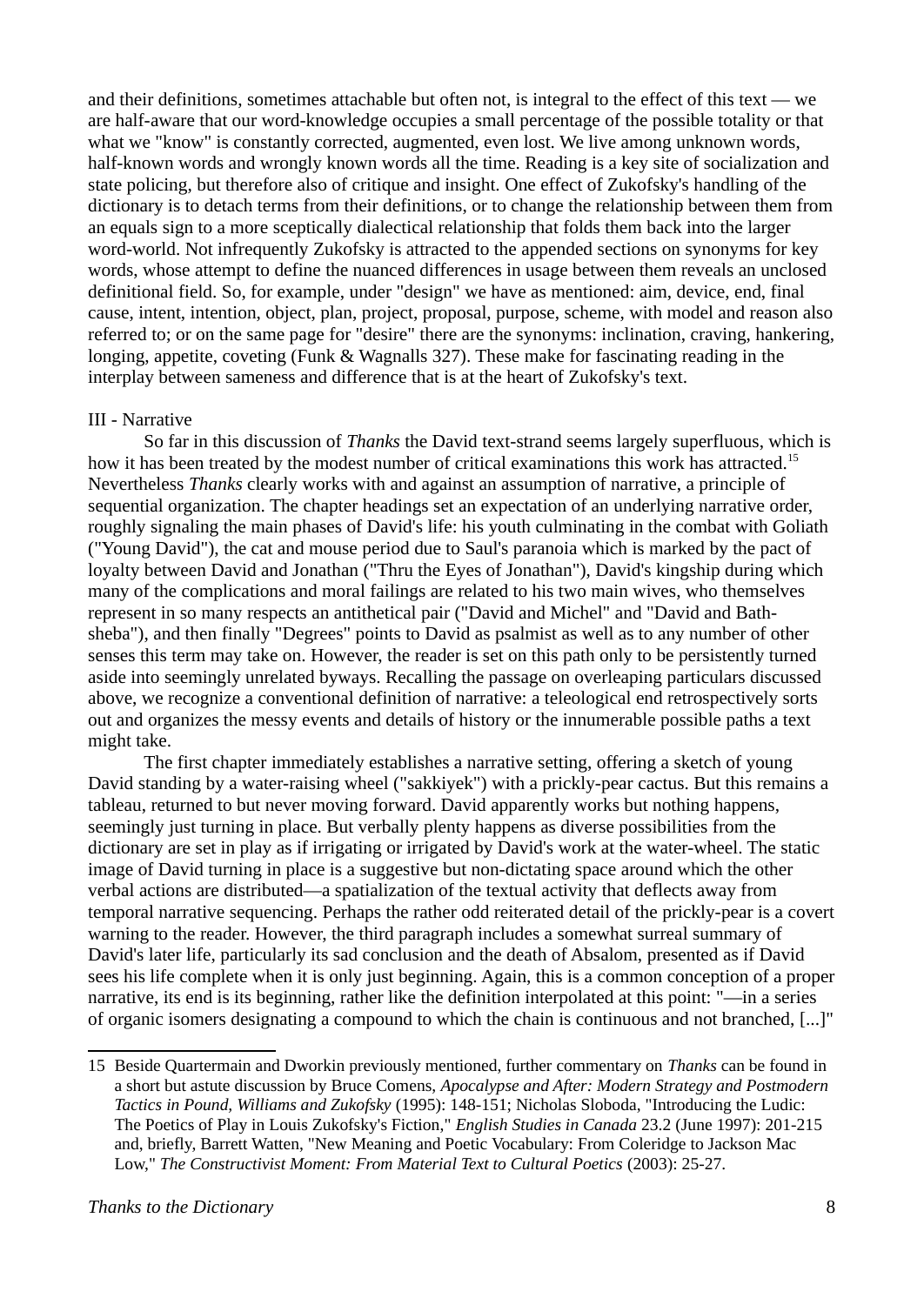(267). The missing term for this definition is "normal (*Chem*.)," which we hardly need to recover to understand the point. *Thanks*, however, will discontinuously branch all too often.

The next section appears more narratively promising as David loads up a cart with provisions for his brothers at the war front, which as we know will lead to David's encounter with Goliath. Unfortunately his cart (a "spider") gets stuck in the mud, like the reader entangled in this text. David gets down to examine the wheel, displaced from the previous water-wheel, and the text circles around its parts—the rim, the tire, the spokes, the hub, the axle-nut—each a point for variations on "fluctuate": hesitation, vacillation, wavering between, as the reader attempts to negotiate the text, in contrast to "flowing" or "a copious outpouring, also gentle movement as of speech" (among other definitions) (268). This is not to be an eloquent or comfortable reading text. If the wheel promises smooth forward movement, here it becomes stuck in textual mud, forcing the reader to readjust, to read the wheel differently, considering its parts as a functioning contraption, as a metaphor for multi-directionality. In any case, a reading that persistently reflects on itself: what in fact are we doing in reading and what are this action's consequences? The inertia of the narrative redirects attention to the dynamics of the text, the act of reading itself.

<span id="page-8-0"></span>As mentioned, this passage also responds to Pound's complaint, on reading an extract of *The Writing of Guillaume Apollinaire*, that Zukofsky needed to study the "technique of FLOW." The latter also replied more directly and bluntly that such a conception of stylist flow was "archaic," and that Pound's "criticism has made clear once and for all my fear of gliding—the possibility of being left with air forever and continued cradling" (*EP*/*LZ* 137-138).<sup>[16](#page-8-1)</sup> While this might be brushed off as the pose of youthful or Oedipal avant-gardism, it indicates a quite self-conscious rejection of stylistic felicity very evident in *Thanks*, a distrust of rhetorical homogeneity and seduction. More specifically Zukofsky's focus is on the textual responsibility of provoking rather than subduing the reader. While the *Cantos* stand as a major work of modernist poetic collage there is nevertheless a strong propensity toward a stylistic homogeneity and rhetorical assertion that Zukofsky will resist in his own writing.[17](#page-8-3) The linguistic heterogeneity of *Thanks* and Zukofsky's work generally brushes this hybridity up against itself.

<span id="page-8-2"></span>Wherever the David narrative appears as more than a mere passing name, we find this freezing of the narrative as the text turns away to other possibilities. The extent to which the narrative asserts itself varies considerably from chapter to chapter. In the nine sections of "Thru the Eyes of Jonathan" (5 pages), there are only a couple passing mentions the of name "David" and one of "Jonathan" with no further discernible relation to the action or details of the Biblical account. Perhaps this textually mimics the narrative phase when David is an outlaw and often in hiding. In contrast, "David and Bath-sheba," for all its textual swerving, quite clearly evokes the Biblical context: the first section a monologue of seduction addressed by David to Bath-sheba, the second a dialogue between the two on Bath-sheba's husband Uriah the Hittite (here called Uriah Miltiades, as suggested by the relevant dictionary page), who David has expediently done away with, and then a section in the form of a monologue by Bath-sheba on the moral quandary in which she finds herself. The latter begins:

<span id="page-8-1"></span>[<sup>16</sup>](#page-8-0) Most readers would probably agree with Pound about the style of the Apollinaire book, which already manifests the dialectical manner Zukofsky will perfect, to the annoyance of many, in *Bottom*. His response to Pound at least confirms that he was quite aware of the effect of his critical prose and selfconsciously frustrated the usual expectations of such discourse.

<span id="page-8-3"></span>[<sup>17</sup>](#page-8-2) The dedication to Pound in *An "Objectivists" Anthology*, which Zukofsky frequently insisted was as much a critique as an homage, points out precisely a conservative propensity and homogenization in the form of Pound's lines, maintaining a rhetorical use of phrasing and length. The dedication has an epigraph: "And that was the revolution . . . / as soon as they named it," which of course quotes Pound himself (Canto 16) on the Bolshevik Revolution, but here slyly turned back against him. As Pound indicates via Lincoln Steffens, the Russian Revolution was inevitably a haphazard and messy affair which only retrospectively is neatened up into a narrative and given a proper name. The case is of course the same for poetic revolutions and the dangers that ensue on their naming and success.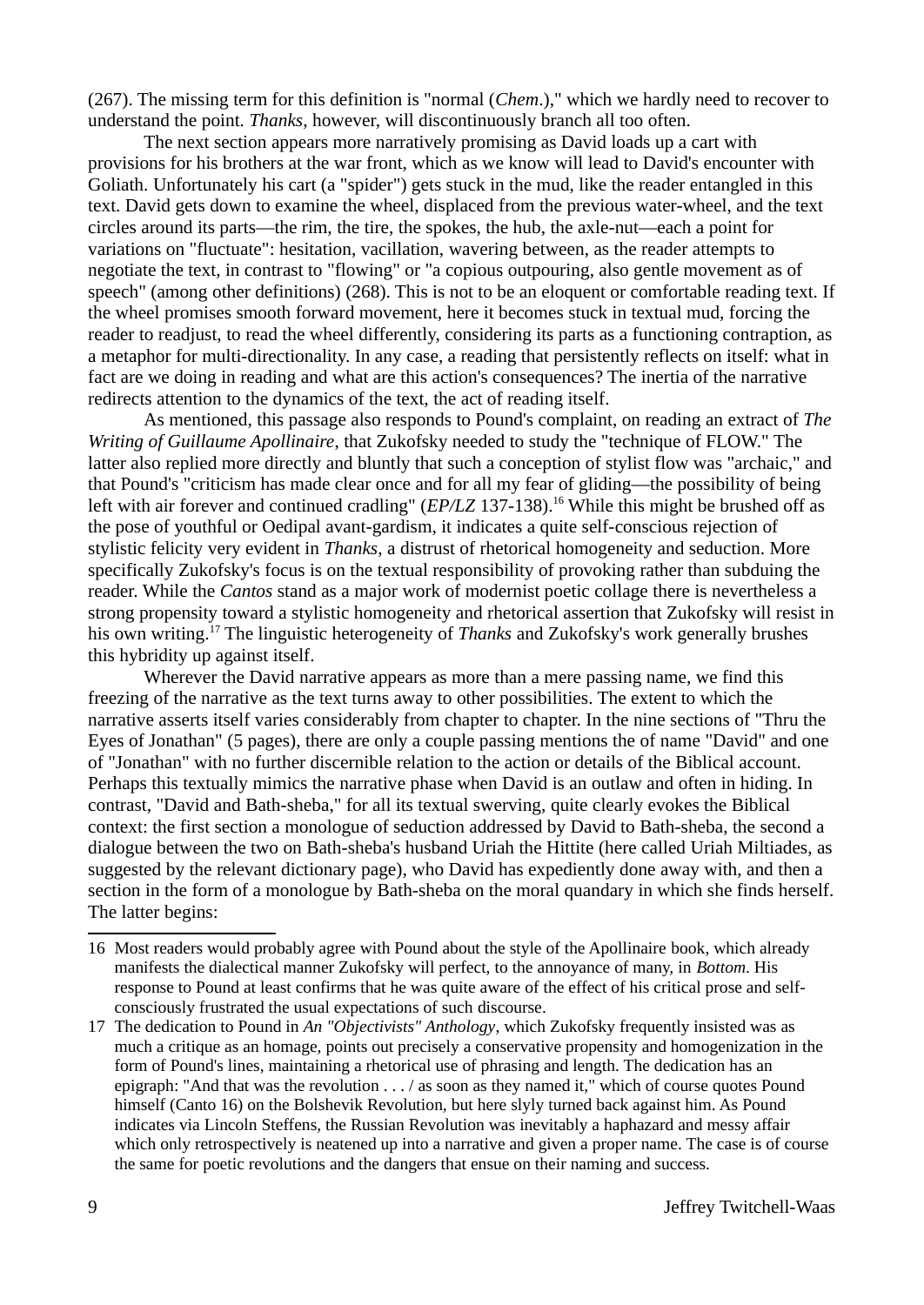His, the attribute of the subject, Lent goes, and I am still Astarte, female of forbidden divinity to all our known friends, David's, on the squared stone of his mason-work. Thru all this season of penitence I have been able to look with a side glance. It is really that not on a vessel nor at sea, I am his largest continent of the world. Fault to him means nothing, nor to me [...]." (281-282)

This general manner with a recognizable speaking "I" is maintained throughout most of the section, but with the interference of seemingly incongruous interpolations or semantic misdirections against the expectations of the syntax, although in this case we can bend the pieces to fit the scenario. There is little difficulty and a good deal of suggestiveness in taking Bath-sheba as a manifestation of Astarte (from the entry for "Ashtoreth," the Hebrew designation for this goddess), who here is comically feeling repentant (in a Lent mood), presumably due to David's disposal of her husband and adding her to his harem, which may leave her feeling at sea but then again steadied by David's encomium (in the style of the first section of the chapter) that she is "his continent of the world" (i.e. "Asia"), as well as the fact that she is sitting firmly on "the ashlar of his roof" (281), and so if he feels there is no fault then why should she? Although the pre-given Biblical narrative rises, so to speak, to help frame the textual anarchy, it still cannot shake off an awkward self-consciousness in doing so. The above quotation immediately gives us a grammatical gloss on "His" reminding us that it is after all a verbal construct, although with real consequences since Bath-sheba's dilemma is precisely whose "his" she is, and in either case she is reduced to an "attribute" as a subject and/or wife. In such sections the reader is forced to flip back and forth between the expected frame and the effort to accommodate the verbal particulars. In this case, the overt presence of the dictionary, normally signaled by the repeated occurrence of same-starting words, is relatively subdued. Elsewhere no such relation to the implied narrative is detectable, and the reader is left with a bemused expectation or simply forgets about the narrative altogether, although Zukofsky tends to throw in hints, primarily in the form of dropping David's name, as a persistent tease: where or who is "David"?

While the individual sections and paragraphs are clearly shaped, this only highlights their inconsistency, their refusal of any rhetorical or stylistic coherence. Again, the use of the dictionary is helpful in resisting the learned propensity toward discursive homogeneity or flow (aka Freshman English). *Thanks* compels the reader to constantly readjust, to start again. In this Zukofsky may have taken a clue from *Ulysses* in which the nominal narrative cohesion of Bloom's and Daedelus' wanderings are countered and often dissolved by the formal discreteness of the individual chapters which have their own logics. In *Thanks*, as elsewhere in Zukofsky's work, the reader's attention is not only disrupted in its attempts to anticipate habitual structures that are supposedly determined by intentions or ends, but is focused on the immediate complexities, on words and their contexts and relations, a reading more dialectical and errantly circular than linear. As such the David narrative appears to function primarily in its absence, as an expectation of narrative order that is raised to self-consciousness by its failure to perform. *Thanks* is a spatialized text going in all directions or crisscrossing itself, which its overt collaged presentation highlights.

Zukofsky's choice of a Biblical narrative, as opposed to, say, something Homeric, references the single most pervasive and authoritative text that claims to underwrite post-classical Western culture and give it coherence. As such it has long been the primary testing ground for theories of reading and textual interpretation. David is the prototypical poet-king and his story highlights the specifically Judaic strand as well as being within the Bible an unusually well-sustained narrative, full of incident and moral ambiguities. It may not be irrelevant that Charles Reznikoff had been making his own loosely versified versions of segments from the Old Testament, among which "King David" is prominent.[18](#page-9-1) In one sense, Zukofsky sets the Bible and the dictionary in contentious dialogue, which we might understand as the desacralization of Western culture wherein the

<span id="page-9-1"></span><span id="page-9-0"></span>[<sup>18</sup>](#page-9-0) Charles Reznikoff, "'Editing and Glosses' from *By the Waters of Manhattan: An Annual* 1929" in *The Complete Poems of Charles Reznikoff*, Vol. 1, ed. Seamus Cooney (Black Sparrow Press, 1978): 75-103.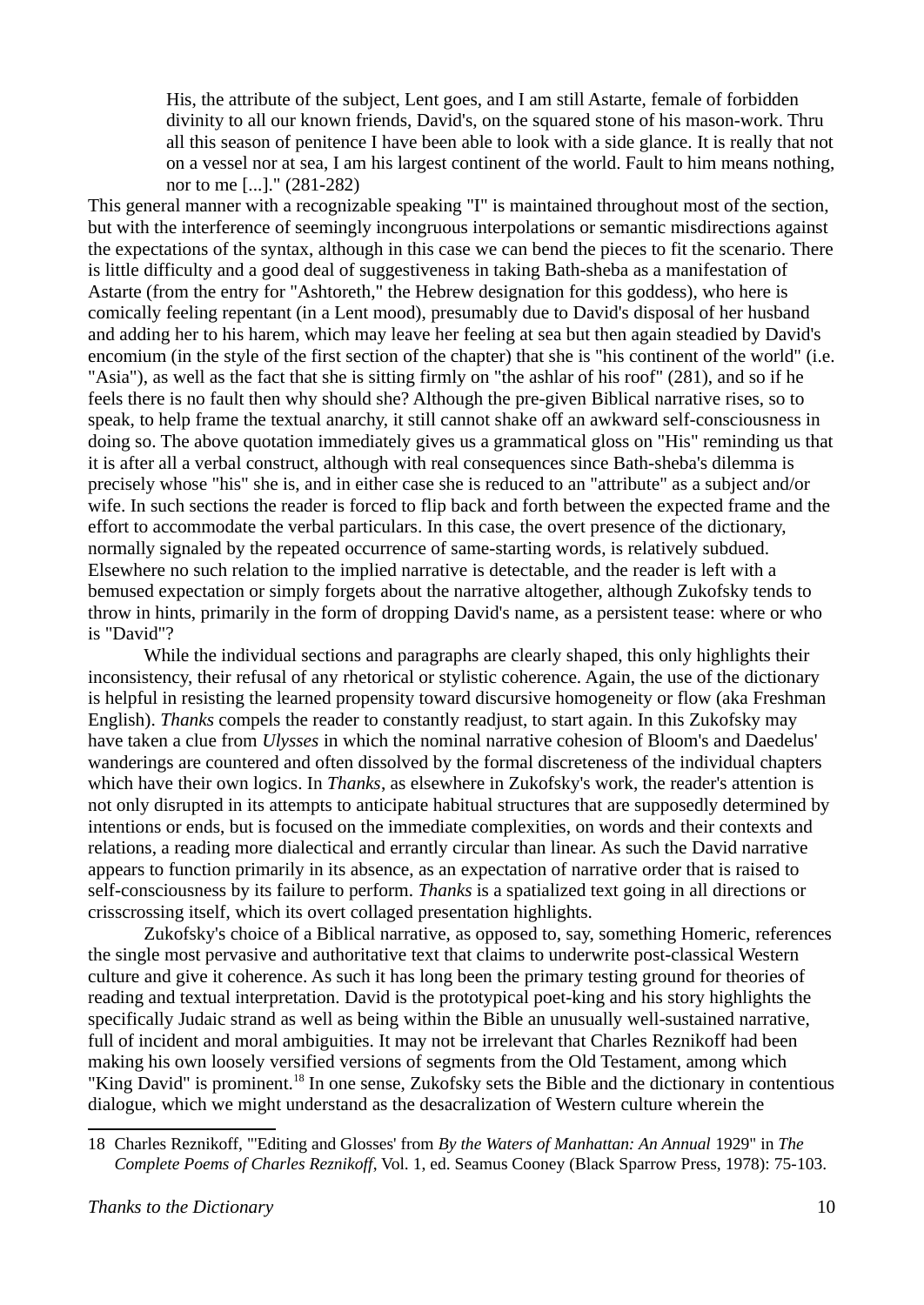dictionary becomes the modern Bible or its substitute, a purely analytical, "objectivist" text that studiously rejects mythopoetics or any grand narrative. Yet if the dictionary represents a thorough secularization of the text, it nevertheless maintains its own well-nigh mythic authority. This is surely a clue to reading *Thanks*, which deliberately sets in play a culturally authoritative narrative and its desacralization without devolving into a static dualism, but would enhance a renewal (recontextualization) of an all too familiar story.

However, the overt insertion of a such a primary ur-narrative into *Thanks* inevitably signifies a long cultural history and specifically its interpretive weight. Whether consciously or not, King David spontaneously evokes in any reader various levels of interpretive reading or allegory: the subjective (moral or psychological), the historical or national, or the anagogical, projecting beyond history to desired possibilities of alternative community. If the Bible can no longer serve as a standard of knowledge or moral instruction, then its interpretive history—multitudinous, contradictory, endlessly generative—is nonetheless exemplary if brought to reading consciousness. In this sense *Thanks*'s perspective on the Bible is simultaneously reverent and impertinent, rather like the Zukofskys' take in *Catullus* on the Latin original. This follows from Zukofsky's "objectivist" perspective on language generally: the objective recognition that all styles or discourses are historical and ideological, none are transparent or can be singled out as the ground or standard by which to critique all others.

<span id="page-10-0"></span>The reader may greet the introduction of the straight retelling of the David narrative late in *Thanks* with either relief or a decided sense of anti-climax. We already know the story of David, we already know all the stories, so why retell it yet again. Zukofsky's version interpolated into the middle of "Degrees" is taken verbatim without rearrangement from the King James version, only radically abbreviated to six pages, as if to say to the readers: if you want your story, well here it is. But in doing so he foregrounds the question of the relation between this story and the rest of *Thanks*. In abridging the text, Zukofsky introduces frequent blank spaces into the account.<sup>[19](#page-10-1)</sup> Zukofsky apparently suggested these gaps mark divisions between episodes (Quartermain 75), although this does not appear obviously the case, and in the event they have the effect of indicating the gaps and missing pieces in any narrative. Eric Auerbach famously pointed out that Old Testament narrative (in contrast to Homeric narrative) is characterized by its lack of explanations or causal links, actions are merely related, which has the paradoxical effect of making the narrative more psychologically complex and mysterious, and this observation reminds us of the fractured nature of narrative's efforts at presenting a seamless whole.<sup>[20](#page-10-3)</sup> With Old Testament historical narratives we tend to feel we are missing key elements, especially explanations of motivation, and at the same time become distracted by seemingly disconnected details or confused by the imperfect splicing together of different narrative sources (these distinct traditions remain evident in Zukofsky's abridgment). The blanks in Zukofsky's digest suggest not only what has been left out but what might be put in, how the narrative opens out in any number of directions, that is, to words, just as a dictionary can lead from one word-definition to another indefinitely.

<span id="page-10-2"></span><span id="page-10-1"></span>[<sup>19</sup>](#page-10-0) Quartermain points out (85) there are some problems with the presentation of this segment in current printings. He observes that the text breaks on page 286 are not authorized and that, aside from the final two paragraphs, the David narrative taken from the Old Testament should be read as one continuous block without any paragraph breaks. This is correct based on the surviving fair copy (HRC 17.3), to which he is referring and which has clear textual notes. However, the current text is apparently based on typescript prepared in 1939 as part of an unpublished selection of critical essays, probably via the 1961 Origin Press publication in *It Was*, although I have not been able to confirm this. The 1939 typescript has the breaks on page 286, except that the short paragraph beginning, "And he went, striped off his clothes..." is also set off from the preceding paragraph. It is worth noting that except where there is a line break between paragraphs, there are no further indentations, although this can confuse readerly habits where a sentence ends flush right and is followed by a blank flush left, but this is a gap not a paragraph break.

<span id="page-10-3"></span>[<sup>20</sup>](#page-10-2) Eric Auerbach, *Mimesis*, "Odysseus' Scar."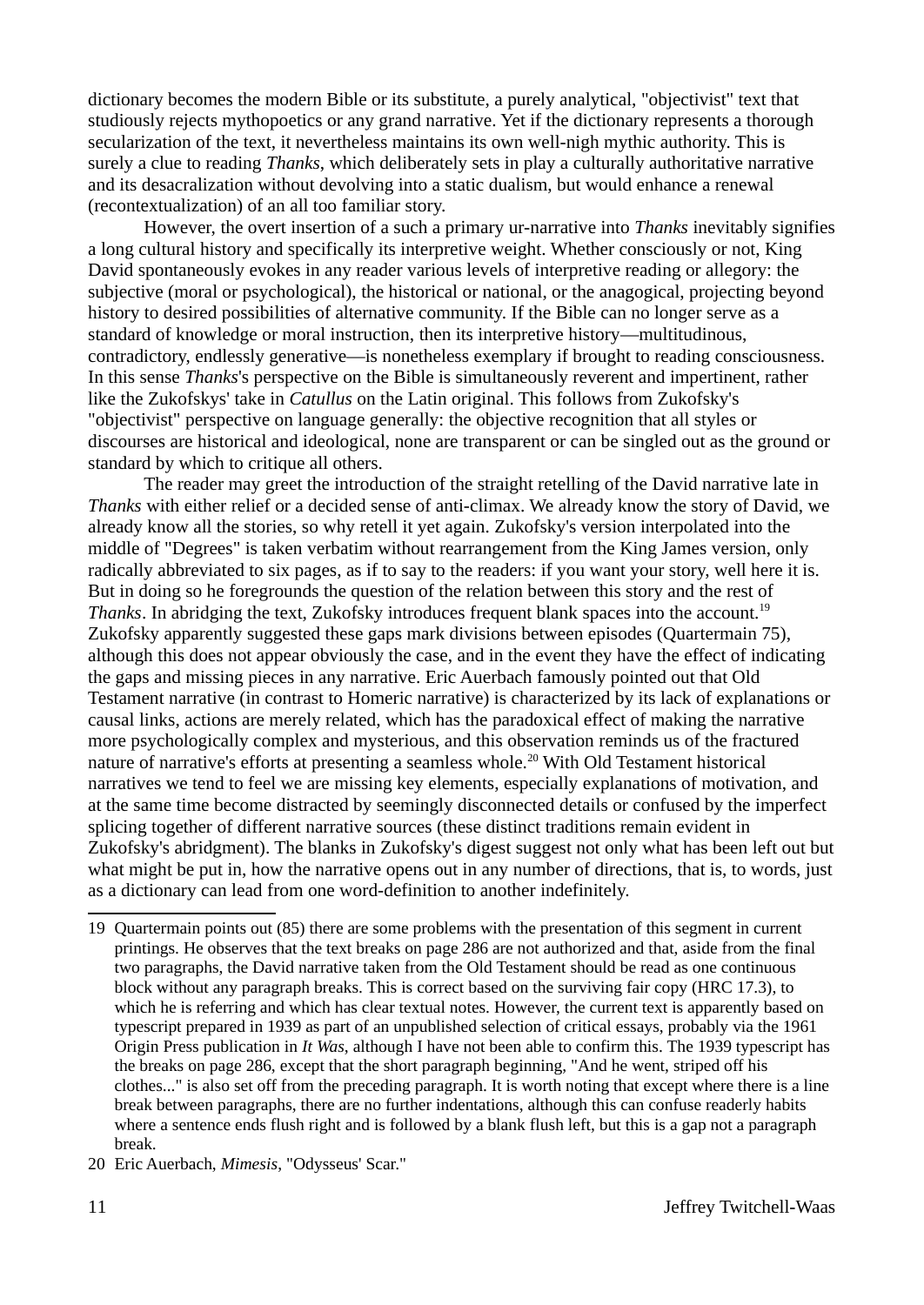Zukofsky overtly frames David's narrative in an intriguingly suggestive manner. The opening paragraph of the section begins with the usual textual high jinks but soon segues into the narrative proper with the lead-in: "Knowledge is but Sorrow's spy. The lark takes this window for the east: [...]" (284-285). This does not sound like the dictionary and is not, but rather a couple of lines by the poet William Davenant (or D'Avenant), whose entry appears on the relevant dictionary page as "(1601-1668). An English poet laureate" (Funk & Wagnalls 303). Davenant's name is not mentioned in *Thanks* and his identity is not particularly important, but these lines represent an infrequent importation of non-dictionary texts into *Thanks.* The line, "Knowledge is but Sorrow's spy," is repeated as a frame or refrain on the other side of David's narrative six pages later along with further lines from Davenant poems. We might surmise that the appearance of a poet on the same page of the dictionary as the definition for "David" is excuse enough to interpolate some lyrical lines as an entry and exit for the narrative of David, who after all is the prototype of the poetking. But beyond this bit of allusive wit, if we look more closely at "Knowledge is but Sorrow's spy," despite its modest fame the line is by no means transparent in meaning. Furthermore, Zukofsky throws in another wrinkle by highlighting a couple appearances of the word "spies" that show up in King James version of David's narrative—in both instances the word is notably isolated on its own (287, 289). Usually Davenant's line is glossed as roughly meaning "ignorance is bliss" read through a Christian filter, which is hard to argue with but perhaps not terribly helpful in the present context. Surely much of the line's appeal is its enigmatic suggestiveness. If referring to the dictionary then knowledge in the sense of definiteness indicates a narrow and conspiratorial knowledge. Spies represent the more repressive instruments of state power or ideological control, although "Sorrow's spy" seems to suggest a self-repression or control mechanism, such as conventional habits of reading or deference to the dictionary. The underlining of "spies" in his version of the Biblical account might very well implicate the reader whose knowledge, a head full of preconceived ideas, polices the textual possibilities. Again, if Zukofsky is concerned with the prospects for an innovative and progressive writing, then he must address the problems of reading itself and the forces that would limit its potentialities. The additional line from Davenant, "The lark takes this window for the east," is similarly ambiguous: a conventional promise of utopian hopes which the lark famously greets or the lark is trapped within the framework of "this" window and therefore takes any light as the east or dawn. If this "window" is the narrative of David that immediately follows (and the quotation ends with a colon), then we might take this as a view that offers a false east, simply the same story or knowledge that we already know—like the cliche of larks greeting the morning. But Zukofsky will punch holes in this narrative, which perhaps offer a chance for more or other light.

When the "sorrow's spy" line is repeated (with "sorrow" now de-capitalized) immediately following the tale of David, we are given some additional lines:

> Wake all the dead! What ho! What ho! How soundly they sleep on the decks of the world in storms of love. You, that are more than our discreeter fear, Leaves scarce reach green, As if the silver planet, In this small lanthorn, would contract her light, and to implore your light, he sings. (290-291)

This collages miscellaneous lines and phrases from three different poems by Davenant (a practice Zukofsky will use extensively in late movements of *"A"*). These sleeping dead could be understood as readers yet to awake to the possibilities offered by such a text as *Thanks*, which calls out to them. In this case the lark's presence and implied greeting of the morning takes on a more positive spin. In the course of retelling David's narrative, we have moved from the morning (perhaps false) to night. Generally Zukofsky is more a sun than a moon guy—the sun reveals the multiplicity of the particulars of the world. But siting or context determines meanings. Our poor lark appears trapped inside, in the mind that sees only light not things, and the insistence on too much reading light (clarity) is a narrow knowledge. But on the other side of David's story we are in the realm of the moon (refracted light) where sleepers sleep but also possibilities repressed in daylight creep out.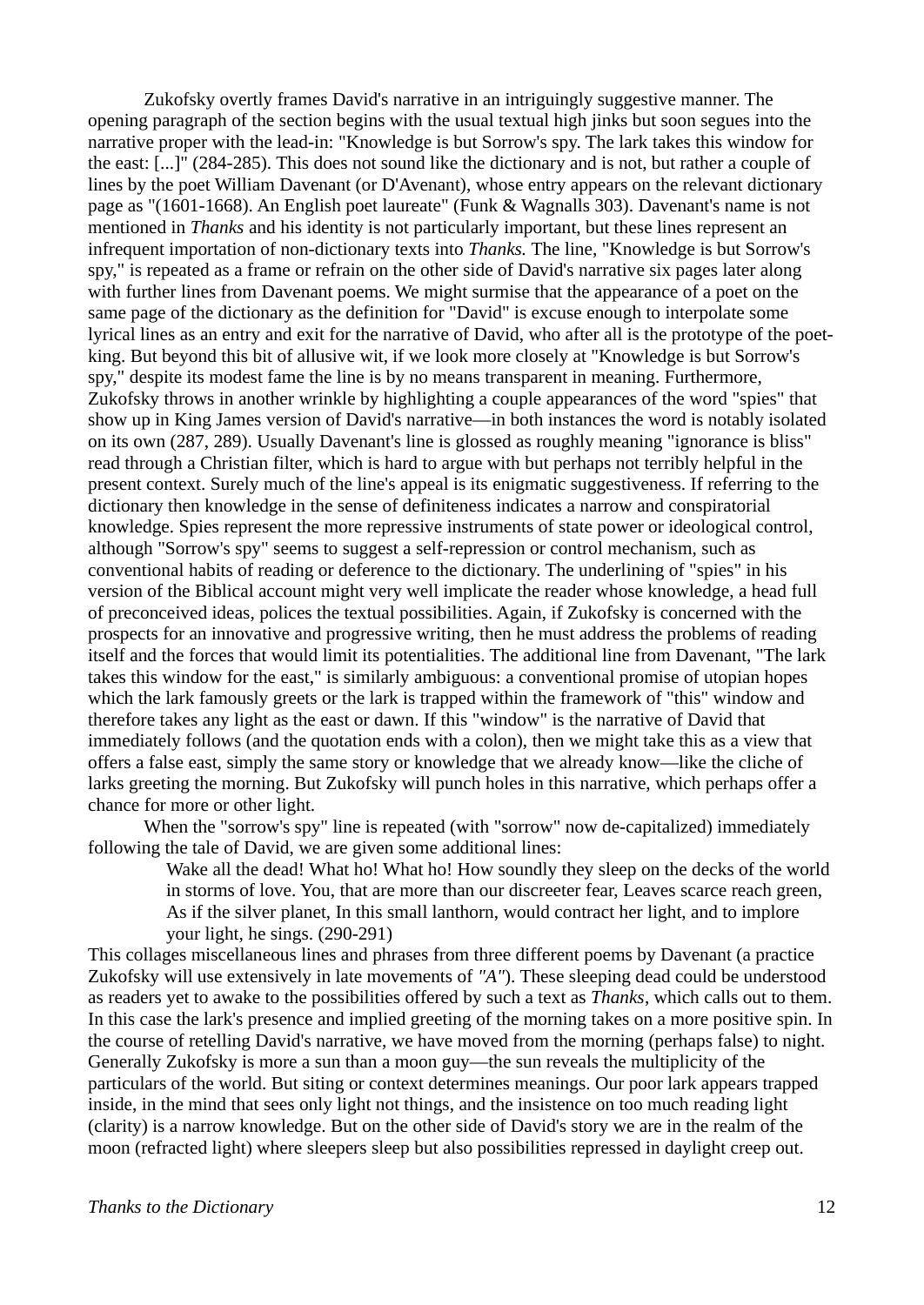The final sentence ("As if the silver planet...") imagines the light of the moon (the repressed or latent) contracted into the lantern by which one reads the text that sings to draw out the reciprocal light of the reader. This is an interesting take on the refracted light of Zukofsky's "Objectivist" definition.

<span id="page-12-0"></span>The political implications of this imagery or allegory are obvious enough, all the more so within the context of the times when sleepers or sleepwalkers were a ubiquitous figure for those attempting to ignore the social traumas unfolding in the early 1930s.<sup>[21](#page-12-1)</sup> *Thanks* does not elaborate elsewhere on this sleeping image except in one pointed instance in "Young David" where Zukofsky interpolates a sentence that has no obvious relation to the dictionary page being worked with nor anything else in the section: "The sleepers continued seeing asleep, startled repeatedly by thoughts of rebellion" (270). Undoubtedly it is not happenstance that this concludes a section that works from the dictionary page including "labor." And the other non-dictionary text explicitly interpolated into *Thanks* is from Marx—again not named but in this case too familiar to be missed by most readers. The dictionary connection is apparently the term "eon" (and possibly "Eos," goddess of dawn, the next entry), which provokes snippets from Marx lyrically expressing the realization of the end of history: "[...] when 'twenty years are but as one day—' [and] 'the free development of each the condition for the free development of all'" (279). This entire paragraph is of considerable interest as Zukofsky speculates on the possibility of a utopian transformation of consciousness in reading or realizing a single word, as holding in a single awareness a cosmic perspective with the present moment, the personal with the communal:

> It would seem for an incalculable period of time, at least, that the motions will not be that stringed instrument that gives forth musical sounds when exposed to a current of air. What then shall my life, as of nebulous matter rising and expanding as from the nucleus of a comet, on the side towards the sun, say to the sun every repeated morning? Maybe that unorganized compound of vegetable or animal origin that causes chemical transformation in the brain will entwine a word: see *eon* and present itself with the image of an age; look into the face of age and calculate an infinity. And eons, externalized, give shape to one's circumstances collectively [...].

Those acquainted with *Bottom* will recognize this speculative dialectical manner, simultaneously suggestive and elusive, resisting full conceptualization. Almost all the words of these sentences draw on the terms and definitions for: *eon*, *Eolian harp*, *envelope* (*Astron*.), *enzyme*, *entwine*, *envisage* and *environ*. Notably, this utopian paragraph counterpoints the other, preceding paragraph of the section, which is largely dominated by material from the entries for *envious* and *envy*. The quotations from Marx in *Thanks* could be understood as a description of the reading experience and its utopian impulse, in which it is possible to have a glimpsing sense of this dialectical intersection that brings together the cosmic or scientific perspective which dissolves the individual consciousness or moment into the totality with a subjective focus or sense of the moment. Reading, like dreaming, offers an obvious instance where we can have the sensation of reconfigured time that Marx imagines—a collective time where the inexorably march of individual mortality is recontextualized and redefined, awakening us in the reading to the possible, to alternatives to the given present. If there is a politics in *Thanks*, then surely it is in some such sense as this. This

<span id="page-12-1"></span>[<sup>21</sup>](#page-12-0) Sleepers in a clearly political sense appear significantly in Zukofsky's early work. A few quick examples: in "A"-1, via the libretto for Bach's *St. Matthew Passion*, there are sleeping disciples identified with weary laborers who ignore the impending disaster and may or may not wake up to the implied Resurrection (*"A"* 4); the title of Zukofsky's play, *Arise, Arise* (1936), alludes to this Christian eschatological context via both John Donne's Holy Sonnet 7 ("At the round earth's imagin'd corners, blow") and to *L'Internationale*—this work is a dream play that includes the violent death of a character during a general strike (off-stage) who comes back to life as if awakening from a long sleep; "A"-8 includes a lengthy passage from Marx on the "labor process" where things are "rouse[d ...] from their 'death-like' sleep. / Bathed in the fires of labor" (*"A"* 62)—of course this entire movement is framed as a hymn to light and labor or labor as light.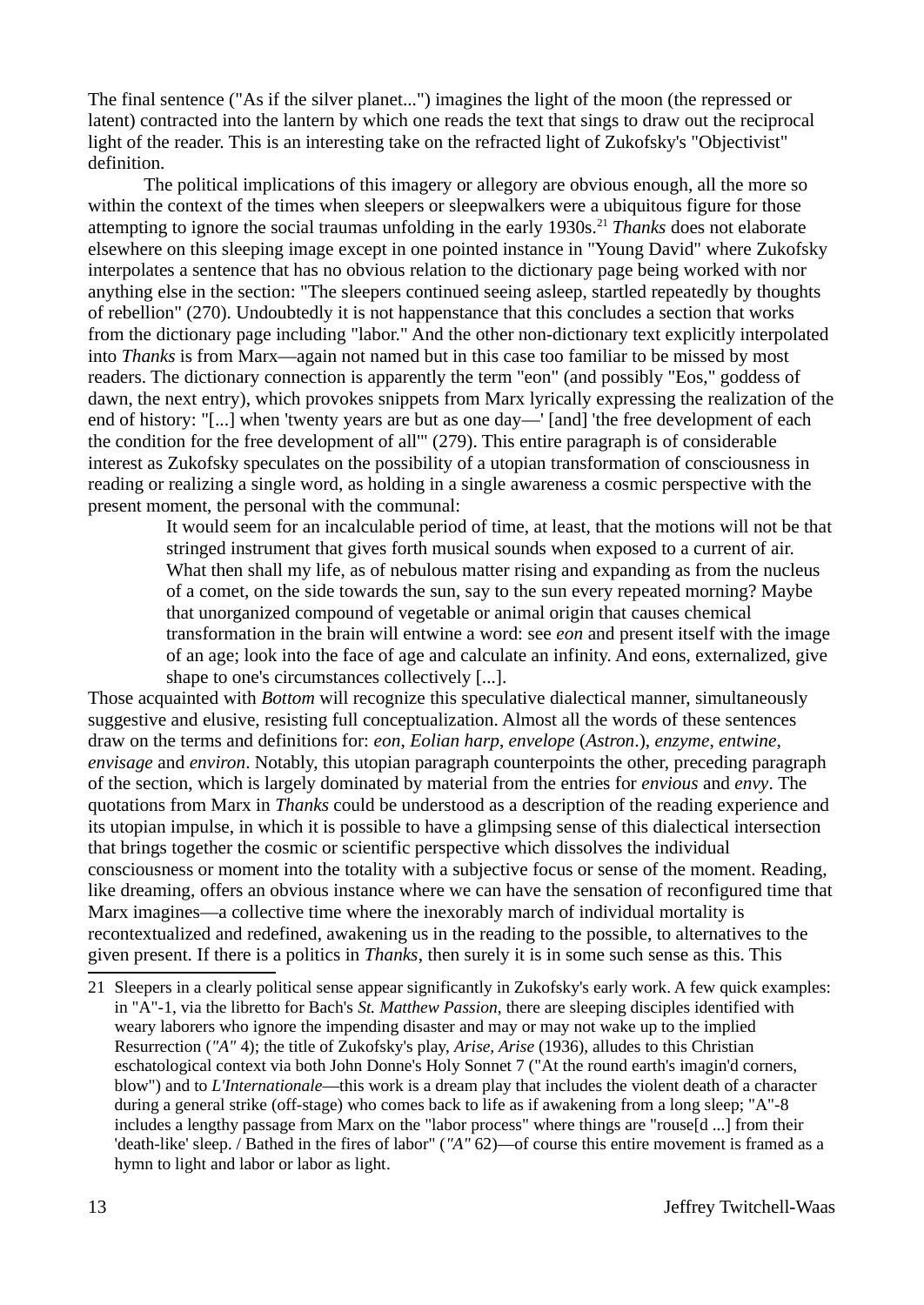conjunction of sleep and politics indicates an anagogical level of interpretation, in which the hopes inherent in new possibilities of reading and writing intersect with and participate in the latent collective dreams of the manifest historical movements of the day. Zukofsky would spend the 1930s attempting to develop a high modernist art relevant to a revolutionary oriented readership, who for the most part were not much interested. Again the comparison with Pound is instructive: it is not a matter of choosing Marx over Mussolini but rather the deployment of a radical formalism open to the not yet known over a modernized refurbishment of past social models.

Finally, "Degrees," the title of the final chapter, which includes the Biblical version of David's narrative, is worth a thought. The natural assumption is that this refers to the "Songs of Degrees," traditionally attributed to David, a set of Psalms to be sung while ascending the steps to the Temple. Zukofsky made various allusions in his work to this title, particularly in *"A"* (159, 171, 316) and as a group title of a set of poems in *Some Time* from the 1950s (*CSP* 145-152). There is, however, only passing reference to these or any other psalms in the main text of *Thanks* (275, 277), so its significance here remains speculative. The word is notably mathematical or objective in its implications, and if we apply it to questions of reading that I suggested are at the heart of *Thanks*, then "degrees" can be understood as an interrelated range of meanings or angles of view. If the Bible as The Book conventionally implies an absolute truth or knowledge that one must read for, despite the long history of contentiousness about just what that meaning must be, then via the dictionary *Thanks* suggests an alternative mode of reading wherein meaning is always a matter of relation and context and therefore a matter of degrees, comparative interrelationships. In this sense "degrees" might be taken as implying the transition to a secular regime of relative measures and relations.

#### IV - Definition

As we have seen, *Thanks* eschews the authority of the dictionary simply by reading it against the grain, that is quite literally—less a repository of established definitions or meanings than simply of words and textual snippets open to any number of arrangements. The work generates diverse readings, most obviously self-referential allegories of the text or its reading, and this selfconsciousness tends to destabilize the integrity of discrete words as definitions. Or on the level of narrative, which can be thought of as an extended definition, *Thanks* gravitates against the trained injunction to read for maximum coherence: "meaning" as such is persistently set in play with its dissolution into moments of the present, which then can be recognized as opening to alternative collocations. The question of "definition" comes down to the problem of representation, that the very act of naming and therefore of language use generally inherently entails selection and abstraction from the inchoate complex that is the "real," whether we designate the latter as matter, history, experience, the libidinal (desire) or any number of other names. Since the writer cannot simply conjure away language's reifying propensities, Zukofsky saw his task as creating a selfreflective textual dynamic, a kinesthetic text.

In concluding his critical survey of "American Poetry 1920-1930," Zukofsky quotes a paragraph from the essay "Paper" by "Roger Kaigh" on this problem of representation:

> <span id="page-13-0"></span>Infinite shades of meaning cannot be recognized, for the instrument of formal logic depends upon static or categorical meanings, that is, definitions, for its operation. [...] But categories which appear distinct upon paper derive an infinity of variations in speech. [...] For the context, gesture, intonation and pronunciation give words a stamp of meaning which a written form will lack. (*Prep*. 147)<sup>[22](#page-13-1)</sup>

<span id="page-13-1"></span>[<sup>22</sup>](#page-13-0) "Roger Kaigh" was Zukofsky's friend and Columbia classmate Irving Kaplan. Zukofsky circulated this essay among a number of his friend, and unsuccessfully tried to have it published. Its belated publication mistakenly appeared under Basil Bunting's name, since a copy was found among his papers and seemed to jive with his general views. Basil Bunting, *Three Essays* (Durham, UK: Basil Bunting Poetry Centre, 1994). For an extensive discussion of this erroneous attribution, see Andrew Crozier, "Paper Bunting,"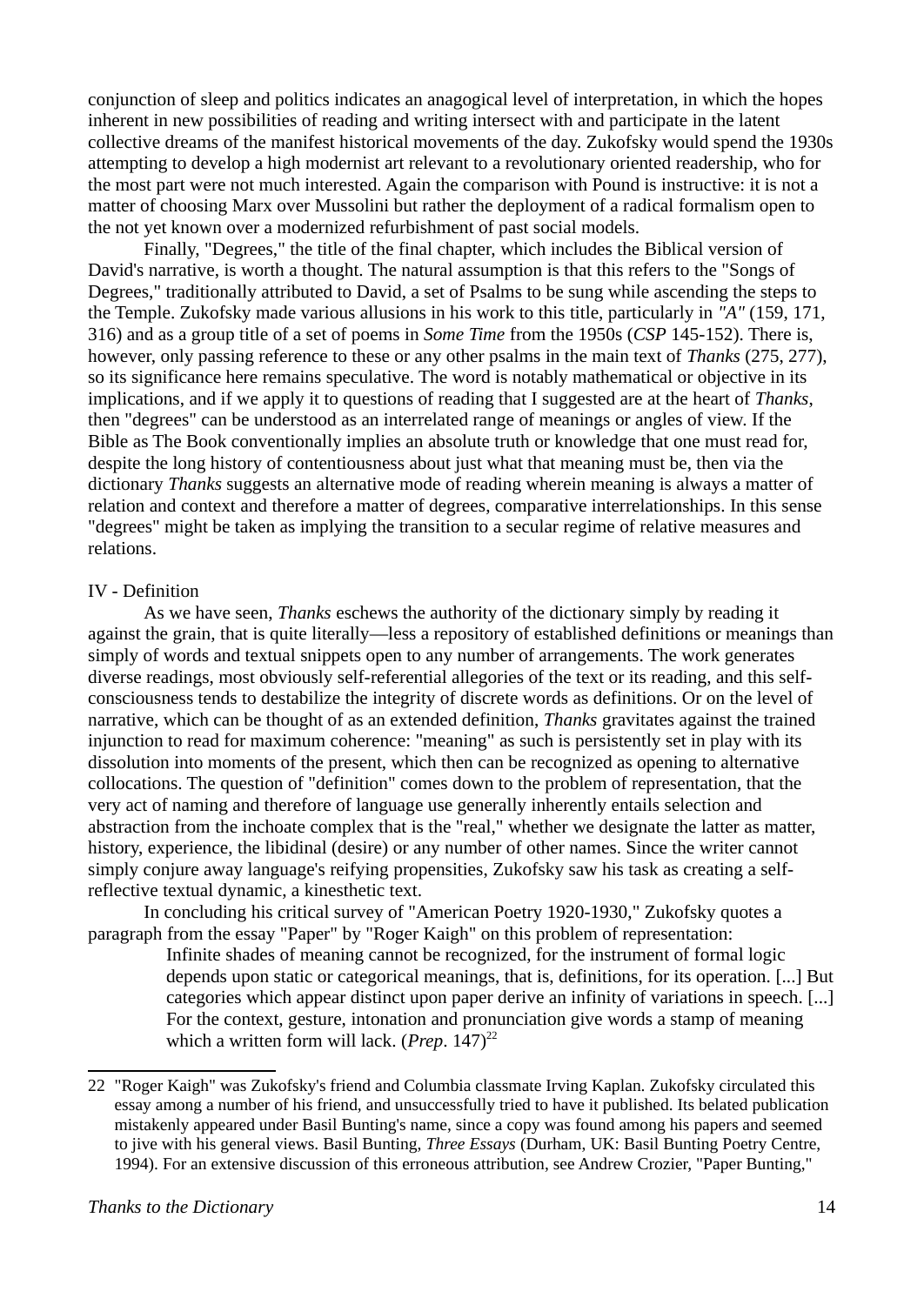Although this is couched in the discourse of philosophical linguistics, Zukofsky's context is the defense of paper poets, such as himself, in other words of free verse, against the homogenizing forms of conventional verse: meter, poetic diction and rhetoric, thematic coherence. To counter these ossifying forces and recoup the possibilities for textual dynamicism, the spoken is evoked as the site of linguistic variation and innovation against "definition" as codified in dictionaries or the protocols of conventional poetry. Zukofsky is not inclined to advocate the spoken in terms of "voice" as a ground of "naturalness" or authenticity, and for the most part his work manifests an overt artifice unimaginable apart from the written. Zukofsky's emphasis on the aural is usually couched in musical terms (particularly Baroque music), that is, artifice, yet the spoken, with its implications of the performative and dialogic always remains fundamental in his writing. This perhaps manifests itself most explicitly and outrageously in *Catullus*, a work of high artifice that nonetheless grounds itself on pronunciation, on sounding and hearing possibilities, in large part between languages. *Catullus* is an inherently word-bending work. We should not discount the formative impact of growing up in the highly polyglot streets of New York City, by which I mean not so much that Zukofsky spoke Yiddish at home and English at school, but the entire babel of languages (predominately East European) of Chrystie Street in the Lower East Side a block or two from Little Italy and Chinatown.

However one chooses to explain it, what remains striking about the early Zukofsky is his self-conscious and adamant break with the cultural politics of the elder modernist poets—I primarily have in mind Eliot, Pound and Stevens. He did not see the crisis of the West as a matter of responding to a collapse of faith or social values that then must be recovered, remodeled or reinvented, which in turn justifies the aesthetic responses and social value of the poets themselves at a time when the historical conditions that defined their role appeared increasingly irrelevant. Rather, Zukofsky saw the crises of the day in terms of historical events and complexities that are not going to be fixed by resurrecting a blueprint based on reified simplifications (definitions) of the past. History and society are always in crisis, in other words, in complex change. Poetry's task and action is necessarily located in readers and reading, not in instructing them as to what they ought to think and do.

<span id="page-14-0"></span>When Zukofsky launched at age 24 what appeared to be a typically grand modernist project with "A", he eschewed the mythopoetic under-structure that typically justifies the cultural and ethical intent of high modernist works. He simply proposed 24 parts to be written autonomously and gathered together on the assumption that they or the reader will inevitably find their interconnections.<sup>[23](#page-14-1)</sup> But it is difficult to discern, especially in the movements from "A"-12 (1951) on, any definite thematic coherence within the individual movements, much less between them. The question remains open, deliberately so I want to argue, whether *"A"* is a single long poem or a collection of mostly longish, mostly discrete poems. The point is simply that Zukofsky is not thinking of aesthetic structure in conventional terms, and *Thanks* is an early example that manifests this rejection of narrative, or more precisely insists on putting narrative into critical self-reflection.

<span id="page-14-1"></span>*Sagetrieb* 14.3 (1995): 45-74.

[<sup>23</sup>](#page-14-0) Of course the number 24 is as archetypal a choice as one could wish for, signaling completeness and closure, as well as providing an array of symbolic associations. However, there is simply no relation between the hours of the day or natural cycles and the structure of the poem itself, other than the banal point, which Zukofsky was perfectly happy with, that the poem has something of the shape and rhythm of the life of the poet—although even that takes on a different complexion if we recognize that the poem is predominately constructed from reworking prior writings by others and "ends" with an arrangement by someone other than the individual designated on the title page. A number of different culturally significant textual models have been proposed as standing behind the number 24—the books of the Homeric epics, the books of the Hebrew Bible, the number of fugues in each book of Bach's *The Well-Tempered Clavier* (on each of the major and minor keys)—but without answering the question, so what?, since none of these textual models seems of much importance in the actual execution of the poem. For discussion of the form of *"A"*, see Z-Notes commentaries on the Forms of *"A"* and on *"A"* 1-7.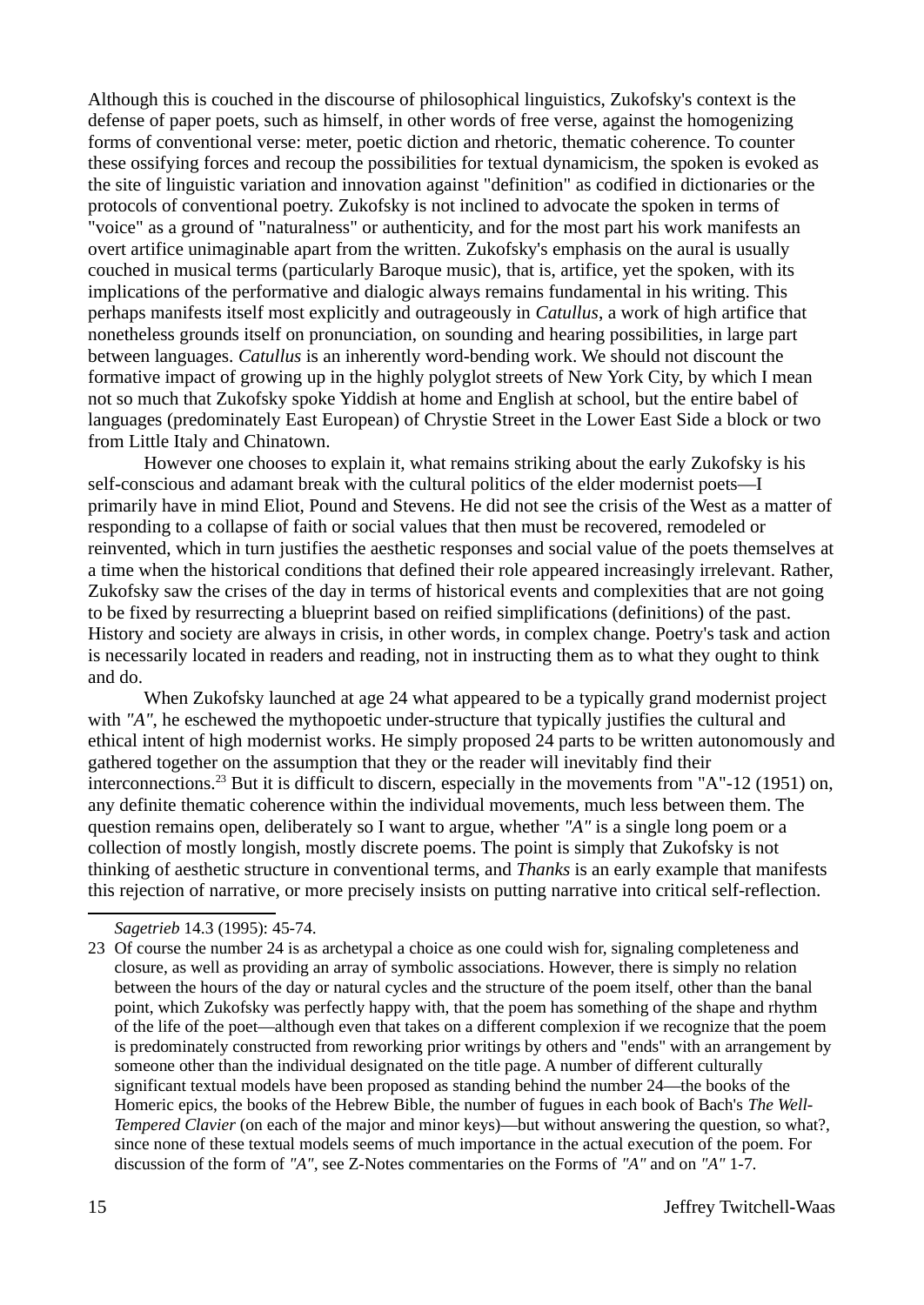The formal coherence of *"A"* is not a question to be critically debated in the manner commonly assumed in such cases as *The Cantos* or *The Bridge*, but rather is deliberately integrated into the structure of the text itself to be negotiated, realized or not in the act of reading, with and against expectations of such coherence. The performative present or moment of attention becomes the intersection of dialectical possibilities.

*Thanks* can be understood as a working out and trial run of these formal issues. In this light the incorporation of his divergence from Pound becomes all the more significant, the rejection of flow and all the conventional definitional implications such a formal assumption takes on. At the point Zukofsky worked on *Thanks*, he had completed *"A"* 1-7, which have a semblance of a narrative: a schematic autobiographical structure, however concerned not with character development but the search for an adequate form for the poem at hand, which is first realized in and as "A"-7, with its sonnets exploding into a dance of sawhorses that are words. Thereafter circumstances will determine the forms and concerns of the individual movements of *"A"*, although arguably Zukofsky only begins to fully realize the formal implications of what he set in motion with "A"-12 and after, in which most of the movements are worked up from accumulations of randomly collected textual materials of all kinds.

In what he intended to be a major statement of poetics in the immediate aftermath of World War II, Zukofsky rejected the validity of mythic structures and that the current crisis was due to the collapse or lack of cultural myths to which the poet must respond. He finishes this sentence, famously, by advising the poet to give "some of his life to the use of the words *the* and *a*: both of which are weighted with as much epos and historical destiny as one man can perhaps resolve" (*Prep*. 10). This draws attention to the minimum and seemingly most insignificant particles of grammar, but is not a gesture of modesty since the point is that everything is related. This is a call for a heightened attention or reading that resists overleaping particulars, not least a constant attention to the words as such that are the poet's material, the text as object. "The" and "a" are not merely minimal linguistic particles each deserving greater respect but are an inseparable dialectical pair, mutually defining each other. Zukofsky's first major poem, "Poem beginning 'The,'" is autobiographical (we do not need to decided whether it has any reference to the "real" Zukofsky), a portrait of the poet as a young man, who in the course of the poem determines to leave behind the inherited limitations of the family, education, Jewishness, Yiddish and concludes with an ecstatic hymn to the sun expressing a desire to embrace "the myriad," that is, society and poetry at large. This is a movement from "the" to "a" (or from "son" to "sun") that entails a shift in the understanding of subjectivity in writing: "the" tends toward a static and discrete focus whereas "a" inherently implies others and is open-ended, a subjectivity constantly under construction or, echoing Williams, perpetually "beginning again"—which is what is implied by free verse, when all the inherited rules of order are thrown out. $^{24}$  $^{24}$  $^{24}$  But what we really have here are two terms set in active relation, and obviously the autobiographical remains very much in evidence throughout *"A"*, so in that sense we have a redefining of or shifting "the." Zukofsky always insisted that the title of *"A"* was simply quoting the first word of the poem, echoing "Poem beginning 'The,'" of which it was a direct outgrowth. The particular "the" that this "A" indicates in the first instance is an apt example of a monumental work (Bach's *St. Matthew Passion*) in its ephemerality (the particular performance, in the days before everything was recorded). In the course of "A"-1 the poetprotagonist moves from the performance out into the heterogeneous contingency of the streets of New York, dissipating the force of the music in the dissonance of history or simply the everyday, even as its residual memory remains to critique the seeming given of the real. Thus the poem sets up complex interplays between "the" and "a," the particular in its dynamic with the social, which is all Zukofsky needs for a lifetime's poem.

<span id="page-15-1"></span><span id="page-15-0"></span>[<sup>24</sup>](#page-15-0) "Beginning again with William Carlos Williams," nominally a review of *A Voyage to Pagany*, was added as a postscript to the serial publication of "Henry Adams" in the *Hound & Horn* (Jan.-March 1931); in *Prepositions* it is gathered together with other pieces on Williams, without its original title (*Prep*. 51-53).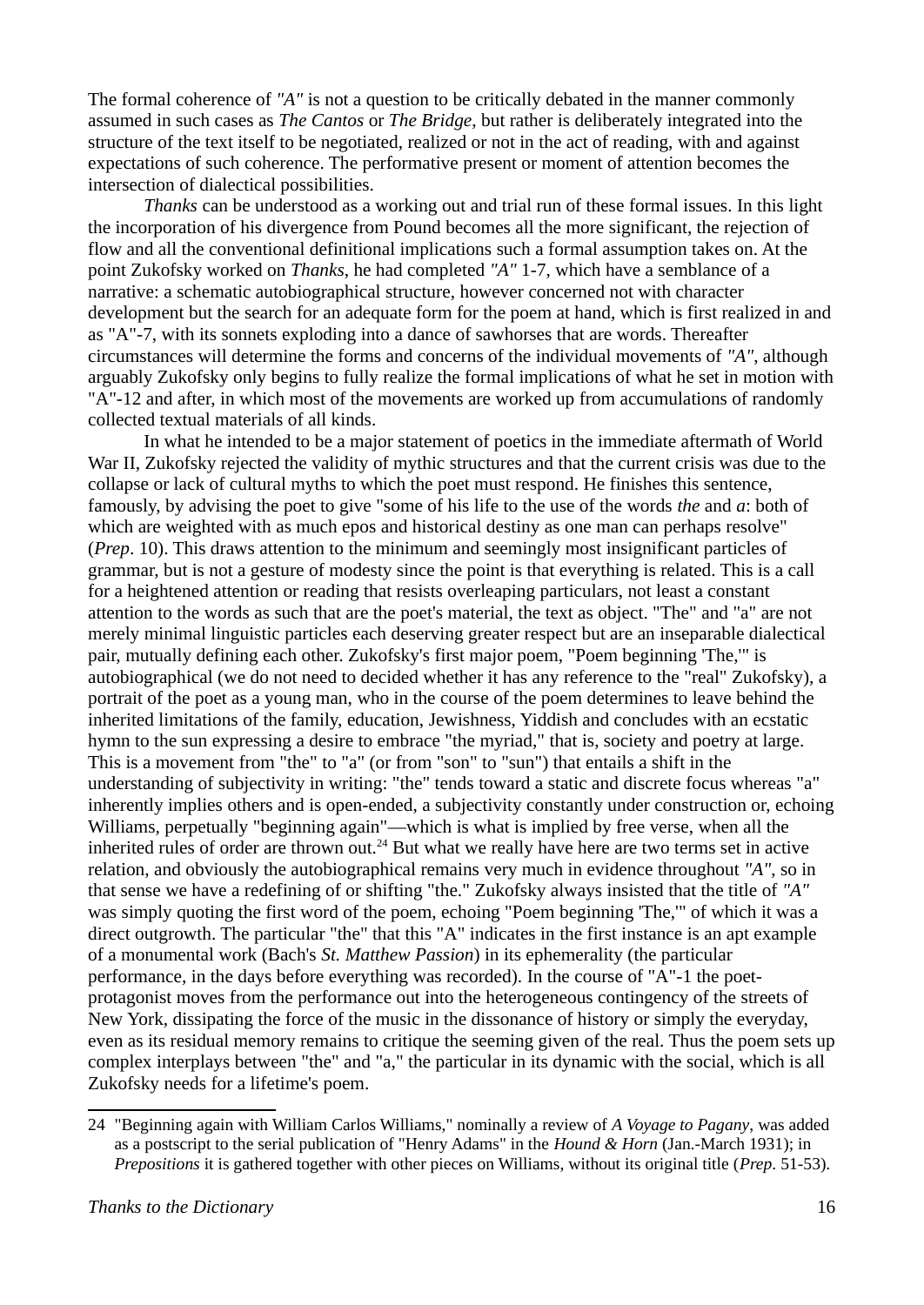V - More thanks to the dictionary: "Song 28" & "The Translation"

<span id="page-16-0"></span>"Song 28" ("Specifically, a writer of music")

Included in *55 Poems* (1941) Zukofsky's only prose poem grew directly out of the *Thanks* project: each paragraph improvises from a given page of the dictionary.[25](#page-16-1) However, in at least two respects this work is distinct from *Thanks*: there is a clear thematic and imagistic coherence, and there is no mention of the David narrative—although a statue of David does make a passing appearance. Opening with a quotation of the definition for "composer"—"'Specifically, a writer of music'"—the first three paragraphs circle around music and particularly the word "notes," which has the advantage of denoting both music and writing. This then gives way in the next three paragraphs to predominate images of dancing with an emphasis on stamping and measuring time. The reader therefore has a readily graspable thread to hold onto so that the diverse and abruptly shifting particulars can more or less be contained by musical associations and performative dynamicism. In this manner the poem manifests its self-definition. One can read each paragraph as a distinct movement of a verbal-musical composition that is being performed as it is composed or read. This broad trajectory also implicates Zukofsky's interest in the connection between music and dance, the latter the somatic action that is the origin of rhythm and therefore the wellspring of music and poetry or the arts generally, that is, dance as an active image for an ideal state of existence.<sup>[26](#page-16-3)</sup> In "A"-7 sawhorses are set to dancing which the verse enacts through a heavily stressed, thumping measure —not necessarily graceful but nevertheless alive—lifting off the paper, so to speak. The first couple of paragraphs of "Song 28" highlight the body and kinesthetics, the complex of muscles of the human back ("complexus," the key term of the first paragraph is "complex") and the movement of a hand in the second, which also brings in the tormented but perpetually renewed body of Prometheus —an allegorical image of this poem in its dynamic between dissolution and generation.

<span id="page-16-2"></span>The traditional idea of composition/music as expressing or enacting universal orders is announced at the outset, and the opening definition of a composer is immediately followed by: "The composite of notes proceeded with assumed qualities in a definite proportion. But, as dreamed, they controlled the nature of plants, bodies, etc., and the elements of the notes became not easy to separate" (*CSP* 61). This is a parable of the birth of metaphysics. From here there is threaded throughout familiar images of order, particularly numbers (prominently the number four), time and botanical or anatomical imagery, all implying the orders of Nature. Several of these principles of order are conflated in the mention of "four o'clock," the flower also known as the marvel of Peru that blooms from the late afternoon through the night (62). There are even some intriguing historical examples: Fourierism, the effort to establish a utopia on scientific principles, or Lao-tse's more metaphysical and passive sense of cosmic order  $(63)$ .<sup>[27](#page-16-5)</sup> All this concern with the paradigms of order as related to composition is summed up as follows:

> <span id="page-16-4"></span>If his notes could not extricate themselves from this complicated mass, they would be to his tactility like meeting at a point without further coincidence or intersection. If they did

<span id="page-16-1"></span>[<sup>25</sup>](#page-16-0) An early typescript of "Song 28" explicitly designates it as "from Thanks to the Dictionary" (HRC 17.2).

<span id="page-16-3"></span>[<sup>26</sup>](#page-16-2) See for example the reworking of creations myths on the opening page or so of "A"-12 (*"A"* 126-127).

<span id="page-16-5"></span>[<sup>27</sup>](#page-16-4) It is intriguing how many of these images or sources recur in Zukofsky's late poetry four decades later: the four-o'clock is one of the *80 Flowers* (*CSP* 330), Fourier's epitaph is incorporated into the concluding segment of "A"-23 (*"A"* 563) and a twelve line passage of "A"-22 is worked from Laozi (516), plus further lines from Zhuangzi (520).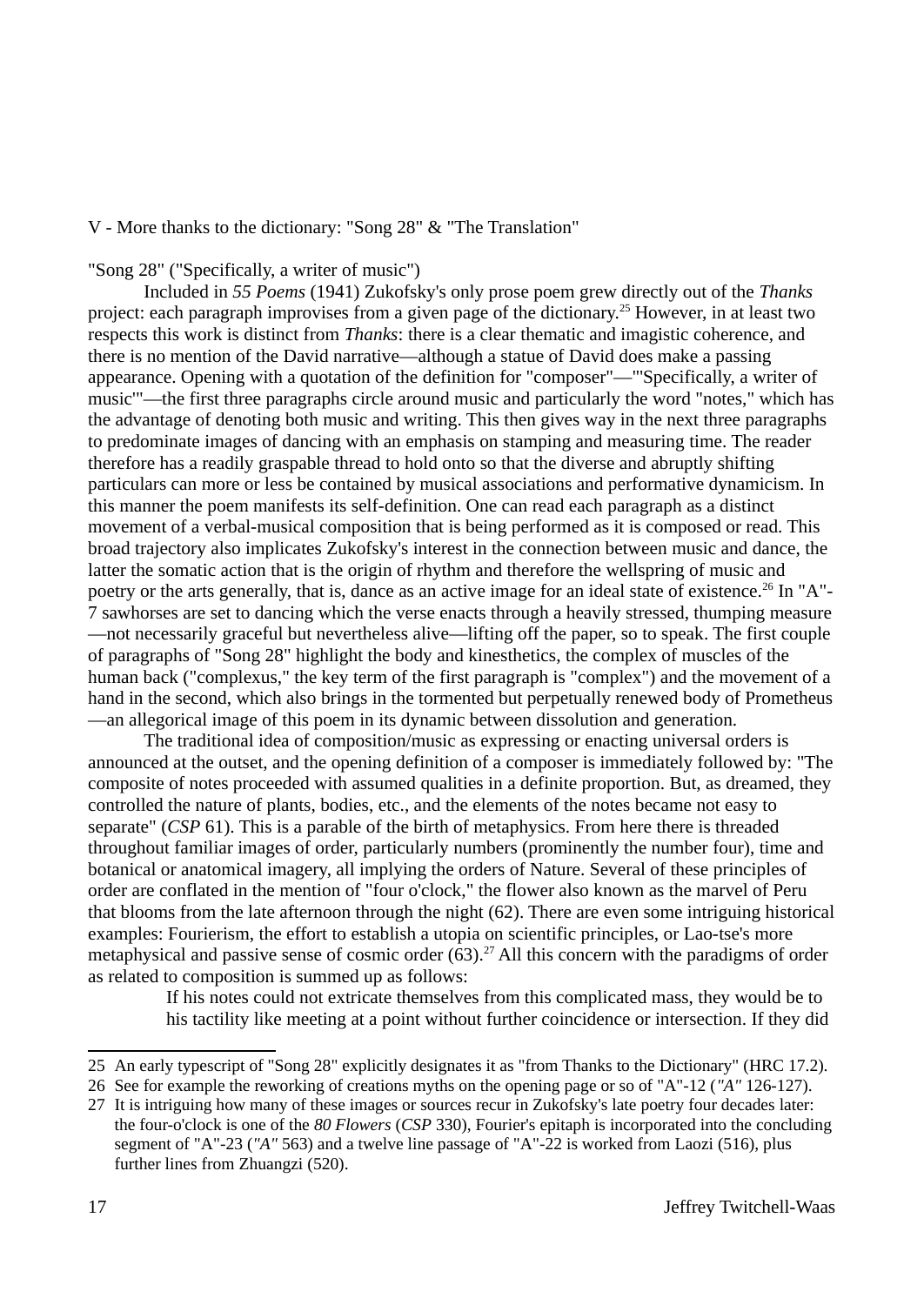<span id="page-17-0"></span>extricate themselves, they would, moving towards a definite shape, become capable of being apprehended, themselves their own existence in the plain of surrounding existence, tactility of materials become tangible. (*CSP* 63)

Although written out of the entries for *tangle*, *tangent* and *tangible*, these are entirely Zukofsky's sentences. This is a creation fable (there are quite a few similar examples in *Bottom*) that posits a moment of separation or division, which stands in antithetical relation with the metaphysical perspective expressed in the sentence quoted above from the opening of "Song 28." The terms and movement from tactility to tangible can readily be mapped onto the "Objectivist" terms "sincerity" and "objectification, with tactility designating some inchoate experience—pure sensation, an absolute empiricism or Parmenidian thereness—but with potential for objective form, a separation wherein "shapes suggest themselves, and the mind senses and receives awareness [...] directing them along a line of melody" (*Prep*. 194). Whether understood in terms of epistemology, the phenomenological, aesthetics or the labor process, the model is dialectical—forms or objects are necessarily realized within and in relation to other forms and things.<sup>[28](#page-17-1)</sup> Tactility (a word that does not appear in Zukofsky's dictionary) subject to difference or distinctions gives rise to the object or artifact situated in relation, its definition a matter of context as well as sensation. The two key terms wear their close relation while their distinction is being defined. The tangible was always a central poetic value for Zukofsky, indicating the roots of his poetics in Imagism, as well as his emphasis on the object-like status of the poem, a self-conscious distancing from the poem as unmediated expression. Tangibility, however, is not intrinsic to given words, definitions or discourses, and etymological primitivism or authenticity will not assure a heightened tactile sense of existence in the world. Rather it is a matter of collocation and contextualization.

Nevertheless, all these reassuring evocations of order cannot but be somewhat disconcerting. This is due less to our awareness of the dictionary as a primary source than that the use of the dictionary highlights the arbitrary shuffling between various order-evoking words. Zukofsky sneaks in the qualifying phrase "as dreamed" in the opening sentences relating the composition of musical notes to cosmic orders. The jump-cut texture of the poem tends to undermine any faith in metaphysical orders: by insistently drawing attention to itself as word-matter we are made conscious of the seemingly arbitrary metaphorical shifting from one verbal model to another and the disruptive reading experience grates against our habitual assumptions of proportion and coherence.

So far I have left to one side the seventh and final paragraph, which breaks with the general emphasis on music and dance, or words and images of order. Beginning with a unique instance of a spill-over, a continuation of the definition for "tango" from the previous paragraph, this final paragraph predominantly works with the various definitions for "dragon," and it ends by obliquely bringing in King David. In this case, the paragraph's final few sentences are entirely constructed out of snippets from four Psalms, which are then referenced. This conclusion's link with the dictionary lies in one of the definitions for "dragon," which mentions this word was used to translate the Hebrew term *tannim*. Although none of the quoted snippets are directly related to the word *tannim*, they plausibly might describe a dragon: "There went up a smoke out of his nostrils, and fire out of his mouth devoured [...]" (*CSP* 64), which in these cases are descriptions of an angry Yahweh. The appearance of the Psalms here parallels the abbreviated David narrative in *Thanks*, which is appropriate since if the David story functions as an archetype for narrative then the Psalms serve the same for lyric, of poetry's deep relation with sacred song. If the overt reference to the Psalms lends a certain traditional authority to the poem, giving it a venerable pedigree and genre, the poem's aggressive modernity, extending to its prose presentation, rewrites what we usually think a psalm or lyric to be. The hymn of praise is here to God as the everyday world or more strictly as the world of words desacralized, so that the dictionary is the new sacred text but "new" because no longer sacred

<span id="page-17-1"></span>[<sup>28</sup>](#page-17-0) We might add to this an apparent statement of intent for *That People the Sunbeams* quoted in "A"-12: "The design: a drive of the nature of things / appearing in succession as ground, motion, and a / manifold perception of the former; as over an / abstract plane a shrug saving existence" (255).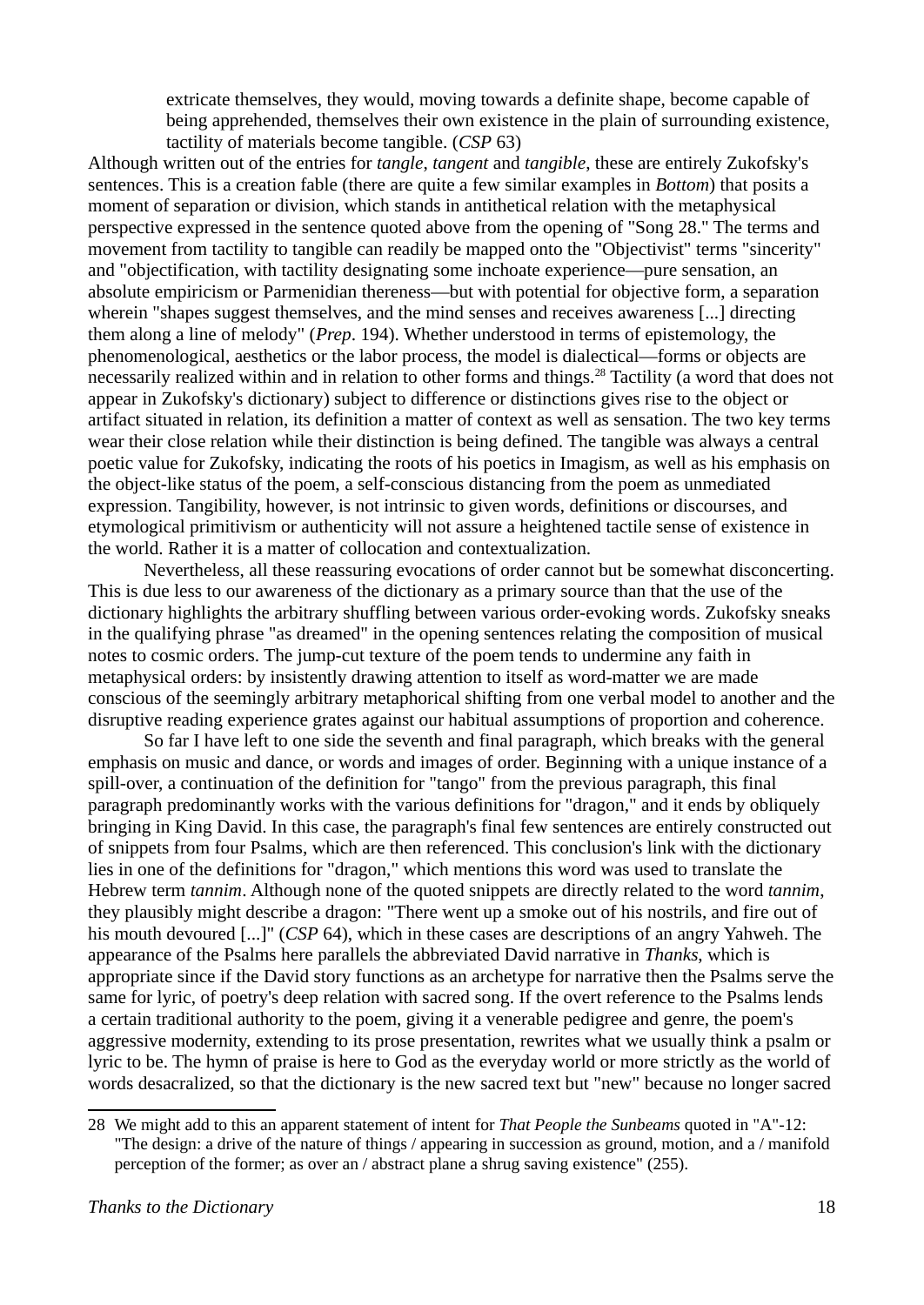other than the social authority any dictionary might be taken to have, until the next edition comes out. If this is somewhat corrosive to the authority of the Psalms, just as the body of *Thanks* decomposes the narrative of David, it is the dynamic of the dialectic that ought to be kept in mind. Seen or heard as a verbal construct, any psalm is infinitely generative, open to elaboration and rewriting, and indeed the Psalms tend toward endless revision and variations on themselves. They are a particularly apt example of the song or poem as semantically shallow (on paper), tediously repetitive praise, but when sung they are felt and enact a sense of community in the world at large, a sense of measure as existing in the world with others.

<span id="page-18-0"></span>However, the dragon in its various senses, particularly as related to Yahweh, is clearly a counter to the suggestions of principles of coherence scattered throughout the previous paragraphs. So here the destructive principle or negation asserts itself.<sup>[29](#page-18-1)</sup> As the poem, quoting the dictionary, suggests: "Scripturally, *tannim*, the meaning of which is uncertain" (*CSP* 64)—the uncertainty and difference that inhabits any text. The Psalms are particularly apt prototypes in this case as they are so often constructed along a sharp contrast between an angry God and the dire consequences of disobedience and the rewards of a pleased God, which could be understood as contrasting states of existence either in relative harmony with the totality or in conflict with it. The moral dualism of the Psalms becomes for Zukofsky a textual dialectic, the constant interplay of identity and difference that is particularly foregrounded in a work such a *Thanks*. If reading and interpretive habits predispose us to focus on images and principles of coherence, the counter-principle is always necessarily present, as a number of the most overtly literary allusions in the text remind us: the punishments of Prometheus (paragraph 2), of Mozart's Don Giovanni (paragraph 4) and of Tantalus (paragraph 6).

Aside from the snippets of the Psalms at the conclusion, the other explicit importation of non-dictionary text occurs in paragraph four, the precise middle of the poem, which opens and closes with sentences in quotation marks. The specific dictionary page for this paragraph covers the terms *donkey* to *Dorothea*, and therefore includes an entry for John Donne, which as with the occurrence of Davenant in *Thanks* offers the excuse to import a couple of quotations from his letters (again, Donne himself is not named). Placed in this context, these quotations are inevitably metacritical. The first even echoes Davenant, "'For, I am at least half blind, my windows are all as full of glasses of waters as any mountebanks stall'" (*CSP* 62)—the limitations of any reading and text since words are never clear windows. The image of the poem as a stall or cabinet of jars of concoctions promising dubious medicinal or cosmetic benefits undoubtedly would appeal to Zukofsky's sense of humor, and this "window" is yet another image of refracted or distorted light that goes back to the well-known "Objectivist" definition. Outside of the quoted sentences there is further mention of faulty vision: "the field was impaired upon the point of their receding vision," which suggests a rejection of illusionistic perspective. Even more suggestive is the second extract: "'Sir, not only a mathematique point flowers into every line which is derived from a Center, but our soul which is but one, hath swallowed up a negative.'" Any point or center is generative, can lead anywhere else (cf. Wittgenstein, "A point in space is a place for an argument"; see "A"-13.287, *Bottom* 46-47). Flower and flora related definitions are found throughout *Thanks* as well as "Song 28." Intriguingly, Donne throws in "a negative." Presumably he is speaking of the soul but in the discourse of geometry (Spinoza-like) set into dialectical and generative motion, an amalgamation of geometric, theological and natural discourses, which is an apt definition of what Zukofsky is doing in his own writing of these texts.<sup>[30](#page-18-3)</sup>

<span id="page-18-2"></span><span id="page-18-1"></span>[<sup>29</sup>](#page-18-0) Zukofsky's dictionary does not elaborate on *tannim* or *tannin*, but it is plausible that he knew this word designated a number of monstrous creatures in the Bible (variously translated as sea monster, whale, serpent, dragon), conventionally interpreted as representing evil or chaos.

<span id="page-18-3"></span>[<sup>30</sup>](#page-18-2) In what seems to be a unique instance, Zukofsky has deliberately or inadvertently changed Donne's "flowes" to "flowers"—that this is not a printing error is confirmed by the surviving draft (HRC 1.1). He has also abbreviated Donne's striking conceit, which is worth giving in full: "**Sir, not onely a**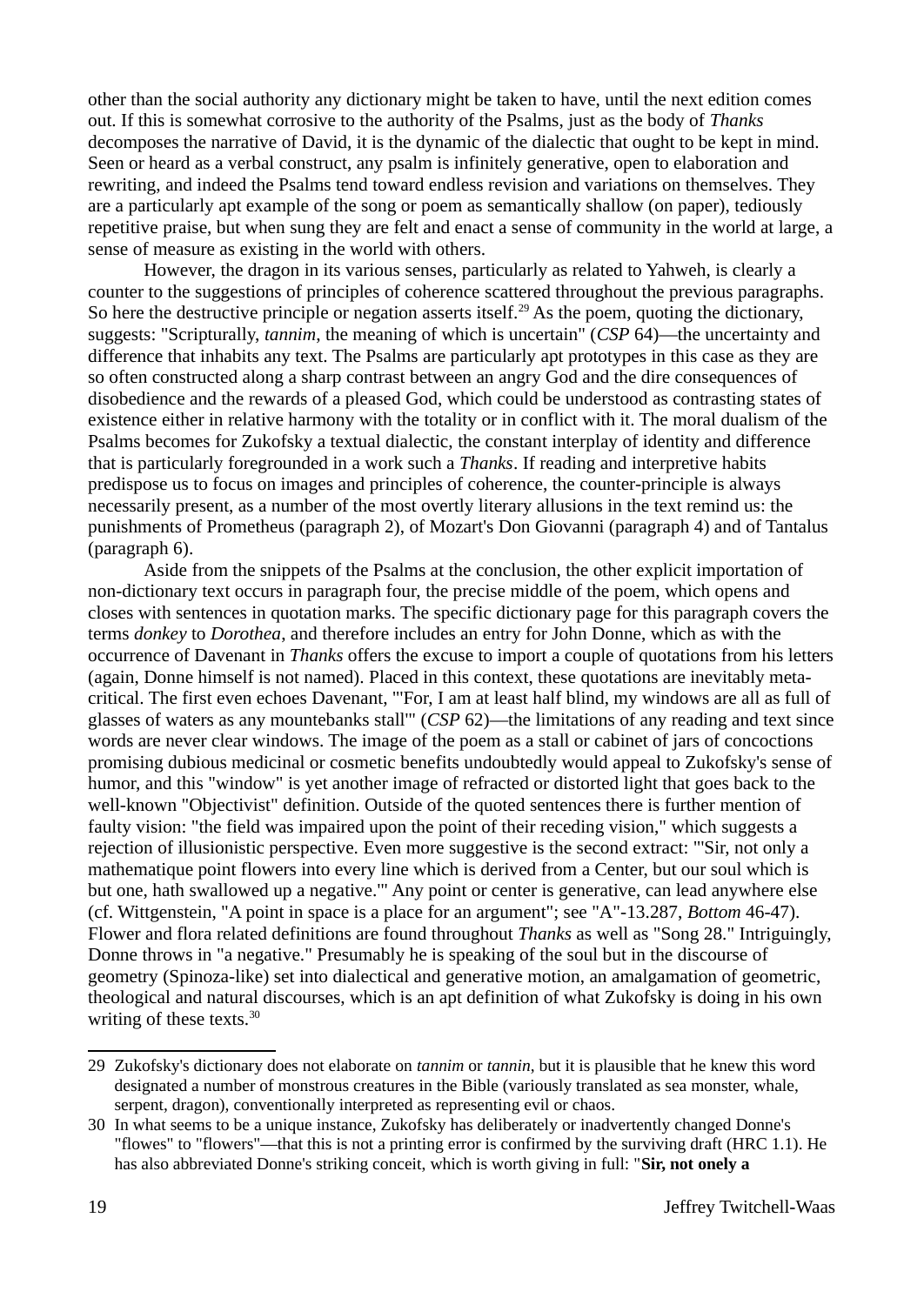"The Translation"

<span id="page-19-0"></span>This poem takes an entirely different tack in composing with the dictionary, featuring the importance of homophony as a compositional technique so central to the contemporaneous *Catullus* and much of Zukofsky's later poetry. Apparently "The Translation" is the last stand-alone short poem he composed (dated 1 Feb. 1964), after which all poetry was incorporated into *"A"* and *80 Flowers*. [31](#page-19-1) Whereas in *Thanks* the page of the dictionary is a field of verbal material quasidecomposed from its discursive forms and ready for Zukofsky's improvisations, with "The Translation" he seemingly consults his dictionaries in a more conventional manner. The opening stanza—"Wonder / once / whence / *mulier*"—undoubtedly echos Aristotle's famous remark that philosophy begins in wonder (see the opening of *Metaphysics*), a term that receives a good deal of emphasis in *Bottom* as designating the human impulse to inquiry. If this indicates a search for origins, the "once" gestures at the formulatic opening of fairytales that barely hides the fact that one must begin anywhere, which is never at the beginning. However, it is the aural leading of the first three words that already gestures at the sort of logic this poem will pursue, which reaches back to the sense of verbal play, or, a sense of tactility, a linguistic Aristotlian substance, out of which a tangible object can be shaped through differentiation.

Taking up the Latin word "*mulier*," meaning woman or wife, the poem traces denotations and etymological threads through standard Latin, Greek and English dictionaries, with some Italian thrown in at the end. The latter reveals this poem's occasion, although actually there are two. The poem was sparked when Zukofsky received a copy of a large Italian anthology of 20th century American poetry, which included several of his poems in translation. In the biographical note the editor, Carlo Izzo, notes the publication of *16 Once Published* (1962) by Ian Hamilton Finlay's Wild Hawthorn Press, which "a cura della moglie del poeta, che ha tratto poesie" (edited by the wife of the poet, who selected the poems)—one presumes this is a translation of Zukofsky's own note.<sup>[32](#page-19-3)</sup> The instigating word for the poem, then, is actually "*moglie*," which etymologically derives from the Latin *mulier*.

The other occasion for the poem is that for some years Louis and Celia had been working together on *Catullus*, where obviously the word *mulier* appeared frequently enough in its range of meanings: woman, wife or mistress. In an important sense the poem is a love poem, a valentine to the poet's wife as companion and collaborator, and the definition of *mulier* that Zukofsky seeks is that which to his mind suits Celia.<sup>[33](#page-19-5)</sup> This implies that the unique instance or person, or at least the

<span id="page-19-4"></span><span id="page-19-2"></span>**Mathematique point**, which is the most indivisible and unique thing which art can present, **flowes into every line which is derived from the Center, but our soul which is but one, hath swallowed up a Negative**, and feeling soul; which was in the body before it came, and exercises those faculties yet; and God himselfe, who only is one, seems to have been eternally delighted, with a disunion of persons." Zukofsky's source is *Letters to Severall Persons of Honour*, ed. Charles Edmund Merrill, Jr. (Sturgis & Walton, 1910), a copy of which he appears to have acquired at the time he was working on *Thanks*.

<span id="page-19-1"></span>[<sup>31</sup>](#page-19-0) All the later long movements of *"A"* composed from 1964 on (beginning with "A"-14) incorporate readily identifiable discrete poems, that were in a number of cases initially published on their own in limited edition printings. In many cases they appear as prefatory segments in the complete movements, although "A"-21 includes a whole booklet worth of highly inventive shorter poems in the form of the "voice-offs" Zukofsky added to his rendition of Plautus' *Rudens*.

<span id="page-19-3"></span>[<sup>32</sup>](#page-19-2) *Poesia Americana del '900*, ed. Carlo Izzo (Parma: Ugo Guanda, 1963): 977. In a letter to Cid Corman dated 1 Feb. 1964, Zukofsky mentions just receiving a copy of the anthology and that in response a new poem was "brewing" (HRC 18.9).

<span id="page-19-5"></span>[<sup>33</sup>](#page-19-4) Given the dating of this poem at the beginning of February, this was the annual valentine that Zukofsky wrote more or less every year to Celia or to Celia and Paul since the early 1950s. Zukofsky placed it as the penultimate poem of his last collection of short poems, *After I's* (1964), followed by "Finally a Valentine," the preceding year's valentine, which he had already decided would be placed last, not only for this collection but for the anticipated volume collecting all his short poems.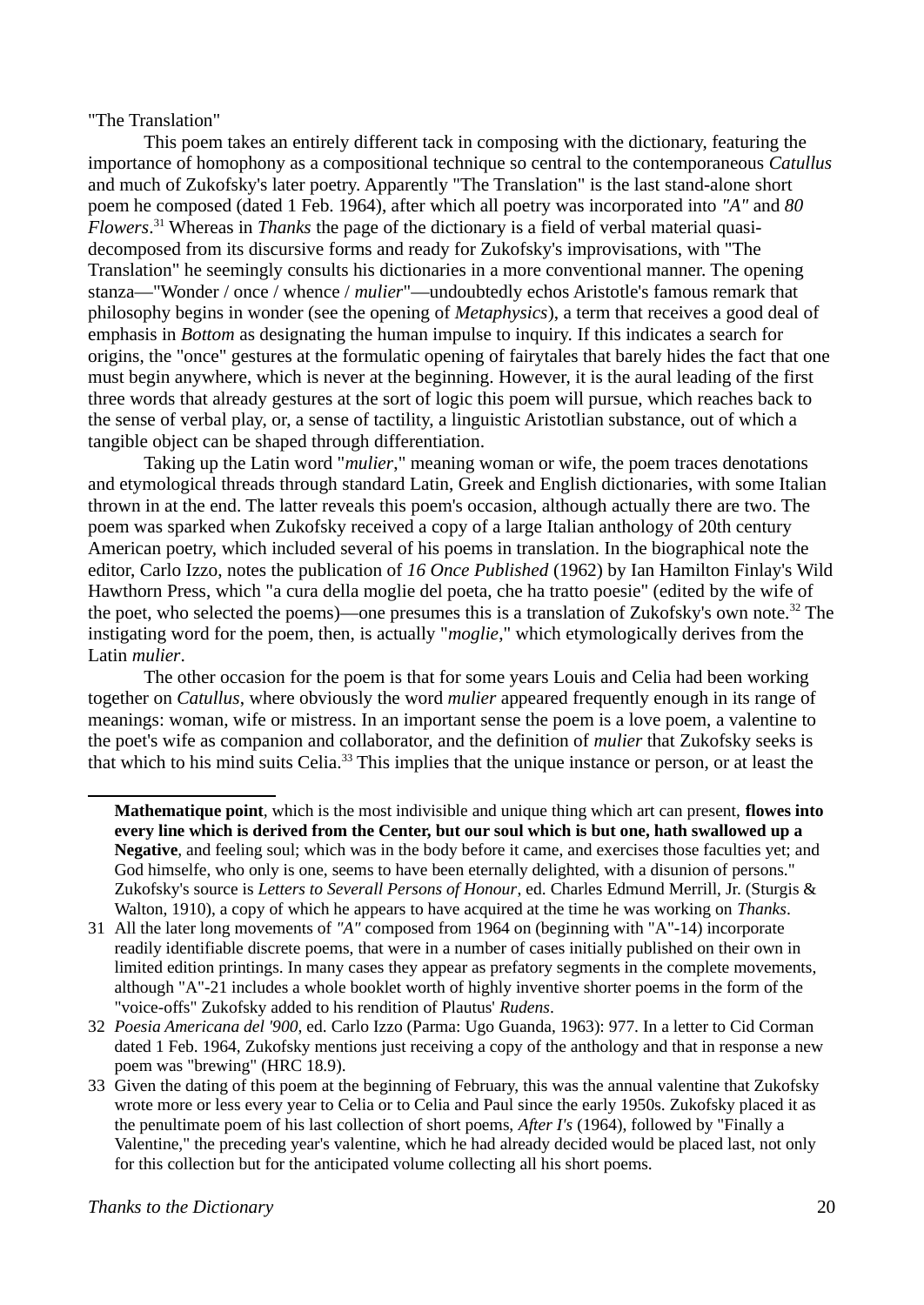poet's sense of that person, defines the word. In any case, this raises the previously mentioned problem at the heart of representation. As Zukofsky traces out various definitional possibilities and associations, he approves or rejects this or that option as unsuited to the definition he is in the process of finding or inventing. It has perhaps always been a poet's prerogative to newly mint words, but more to the point the poet takes advantage of the dialectical tension between authority and errancy. Zukofsky's poem is taking guidance but not authority from his dictionaries, which even when they register historical changes and accept the authority of use nevertheless tend to gravitate against a dynamic sense of definition.

<span id="page-20-0"></span>The issue of authority comes up explicitly as the poet traces the affiliation of *mulier* in the classic Latin dictionary of Lewis and Short and is reasonably satisfied with what he finds: "not / bad / for / authority— / in / shorts / so / many / authorities— / you / know / what /authority / is— / when / short / each / has / authority—" (*CSP* 237).[34](#page-20-1) Aside from the comical stance toward authority which is not going to be taken simply as such, playing off Short's name the poet evokes the Napoleon complex and assertion of authority that hides or compensates for a perceived lack. The strength and authority of definitions and of dictionaries generally always rests on arbitrary exclusions, all the rest of the words and definitions, but more importantly their situated performative aspect, an instance of which the poem is here enacting. The definitions of *mulier* that please the poet are: "movable / pliant / flexible / supple / soft / delicate / gentle / mild / pleasant" (*CSP* 236-237). Before we simply conclude that these are stereotypical characterizations of male ideas of femininity, we should keep in mind that the poet's wife is not introduced until the very end of the poem, and what is being talked about here are words, whose characteristics of suppleness, pliancy and pleasantness are what the poet needs as against a masculinized authority and its hangups over shortness. If the poem searches for the appropriate definition for Celia, the wife here is equally the poem itself which we see in the process of defining or realizing itself, but then this necessarily implicates the desired reader who also is the woman or wife the poet/poem seeks. We will return to this question of gender, a central allegorical dimension of the poem, in a moment.

The most obvious means of undermining the authority of the dictionary is Zukofsky's fondness for punning connections rather than properly etymological linkages. Of course etymological kinship often enough look or sound like species of puns, and the recognition of such similarities are an endless source of false or folk etymologies. In any case, from the time he worked on *Catullus*, inter-lingual punning became a standard compositional technique, whether in set pieces, like the prefatory section of "A"-15 from the Hebrew of Job, or more loosely and ubiquitously, as particularly in "A"-23 and *80 Flowers*. Given that "The Translation" is in one sense an homage to his wife for their collaborative work on *Catullus*, then it is appropriate that he indulges in a bit of this here.

In fact on the first page he tries a *Catullus*-like translation of *mulier*: "*my* / *love* / *air*" or alternatively a more literalist reading, "*mule-* / *ier.*" The apparently antithetical denotations implied by these two renditions of the "same" word are an apt example of the dynamic verbal possibilities that interested him. However, in this case he decides neither of these is quite acceptable. On the next page he homophonically digresses into an American dictionary with the word *mulley* and its variants (*mooley*, *moolea*—the latter evidently Zukofsky's own invention), an Americanism of apparently Celtic origin meaning a polled animal or hornless (another version of shortening) or in English dialect simply a cow or perhaps it is just a child's word, presumably nonsensical.<sup>[35](#page-20-3)</sup> None of this has any proper relation to the Latin or the Greek he will jump into next, and appears to be a dead end in his search for the definition he wants. Indeed one might wonder just what this digression into the English dictionary is all about. As the poem stages it, the poet is about to consult his Latin dictionary only to inexplicably jump on the basis of a loose homonym into the English

<span id="page-20-2"></span><span id="page-20-1"></span>[<sup>34</sup>](#page-20-0) Charlton T. Lewis & Charles Short, *A Latin Dictionary* (Oxford: Clarendon Press, [1879] 1958).

<span id="page-20-3"></span>[<sup>35</sup>](#page-20-2) Zukofsky is using *Webster's Collegiate Dictionary*, 5th edition; a different edition from that used in *Thanks*.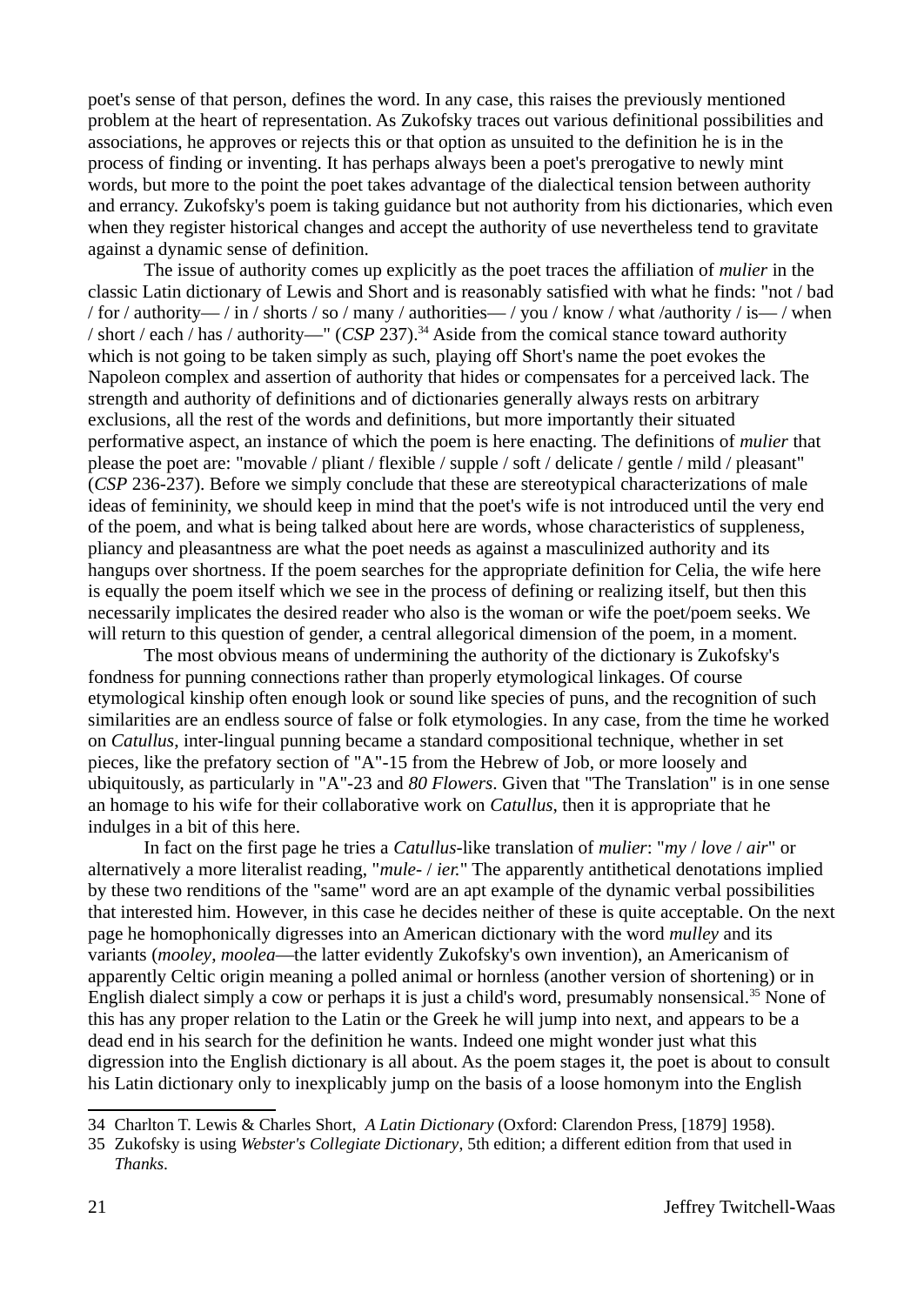dictionary instead, and once he exhausts these possibilities he returns to his original intention and picks up the Latin dictionary. This detour into home territory not only conjures non-classical roots but in the mention of dialect and then children's babble implicates the hothouse of verbal creation in the colloquial and linguistic play—in street talk and babble, we might say. If *Webster's* represents a certain version of definitive authority, then Lewis and Short's *A Latin Dictionary* and Liddell and Scott's *Greek Lexicon* surely represent the ultimate in such linguistic embalmment, a total accounting of highly venerable but now dead languages. But *Catullus* and "The Translation" are all about razzle-dazzling these dead languages by bringing them up into living possibilities suggested by non-standard pronunciations and a child-like poet's play. In this sense, this detour into the American dictionary serves as preparation for the following ventures into the classical dictionaries.

Perhaps the most suggestive inter-lingual homophone appears in the very first lines of the poem where he introduces his seed word *mulier* and its meaning "woman," which immediately evokes *mens*, Latin for mind, intellect, reason, but as the poem points out, "sounds / other / sense / in / native / homonym—"(*CSP* 234). So the gendered argument is implicated at the outset, along with an "other sense" than intellect or reason as normally deployed. The *mens* of the dictionaries will be resisted by the poet's preference for the feminine. After all, for a poet like Zukofsky, the poet, the poem and its readers all need to be pliant. If we bring in the collaborative work on *Catullus* once again, there is a comic bit of gender reversal in that it was Celia who was the poet's dictionary, supplying a proper word by word translation with grammatical notations and metrical scansions, from which Louis made his homophonically suggested improvisations—the pliable, soft and pleasant one in this case. Indeed, at the end of the poem he echoes the Italian quotation concerning Celia's editing of *16 Once Published* with "who / has / picked / poetry / from / *mens*—" (*CSP* 239). This could mean that Celia chose poems from the body of Zukofsky's short poems, or that she selected them according to her mind or intellect, or that she has picked out the poetic from the mere intellect content.

The form of this poem is worth noting: single-word lines in stanzas of four words/lines each, with a characteristic inexplicable exception slipping in in the eighth stanza. Initially the grouping into stanzas appears arbitrary, merely enhancing the airiness of the presentation, since syntactically they usually spill over into the following, yet this addition of sub-divisions and breaks suggests alternative pauses and emphases that augment the verbal dynamism: the reader has a sense of the four-word unit asserting itself and receding in the course of the poem—a use of stanza form Zukofsky developed alongside Williams. All of this obviously draws attention to the discrete words, appropriately enough, and beyond that even to the discrete letters since there are a half dozen instances of the article "a" and one of the pronoun "I," which is further extended by some spelling ("l, e, a / why / l, e, y"), an abbreviation ("q. / v.") and a phonetic trailing off to conclude the poem ("breath / sof- / t- / t"). The particles and parts of the poem are on full display. Although this attention to the individual words and letters tends to slow down the reading process to encourage an aural and visual fondling of the words, Zukofsky characteristically counterpoises this with a casual conversational voice, the poet talking to himself or his dictionaries in a quite unselfconscious fashion. If read out loud straight through, the entire poem takes well under two minutes, although spread over six full pages. Zukofsky is quite fond of this kind of fast-slow dynamic, which suggests the interplay of quite distinct readings whether the ear or the eye is given priority ("A"-14 is an obvious extended example). After all, as we have seen, the sense of the poem can be understood as little concerned with dictionary authority, its semantic and etymological concerns, but rather with the process of generating a poem which expresses through that enactment his sense of love for and companionship with his wife, or by extension for his readers. This enactment is necessarily semantically oblique, must resist to an extent the authority and protocols of dictionaries.

The poem is a fine example of Zukofsky's light touch, both personal and playful—markedly different from the usual manner of interpolating what Michael Davidson designates "lexical inserts," the incorporation of dictionary definitions and particularly etymological information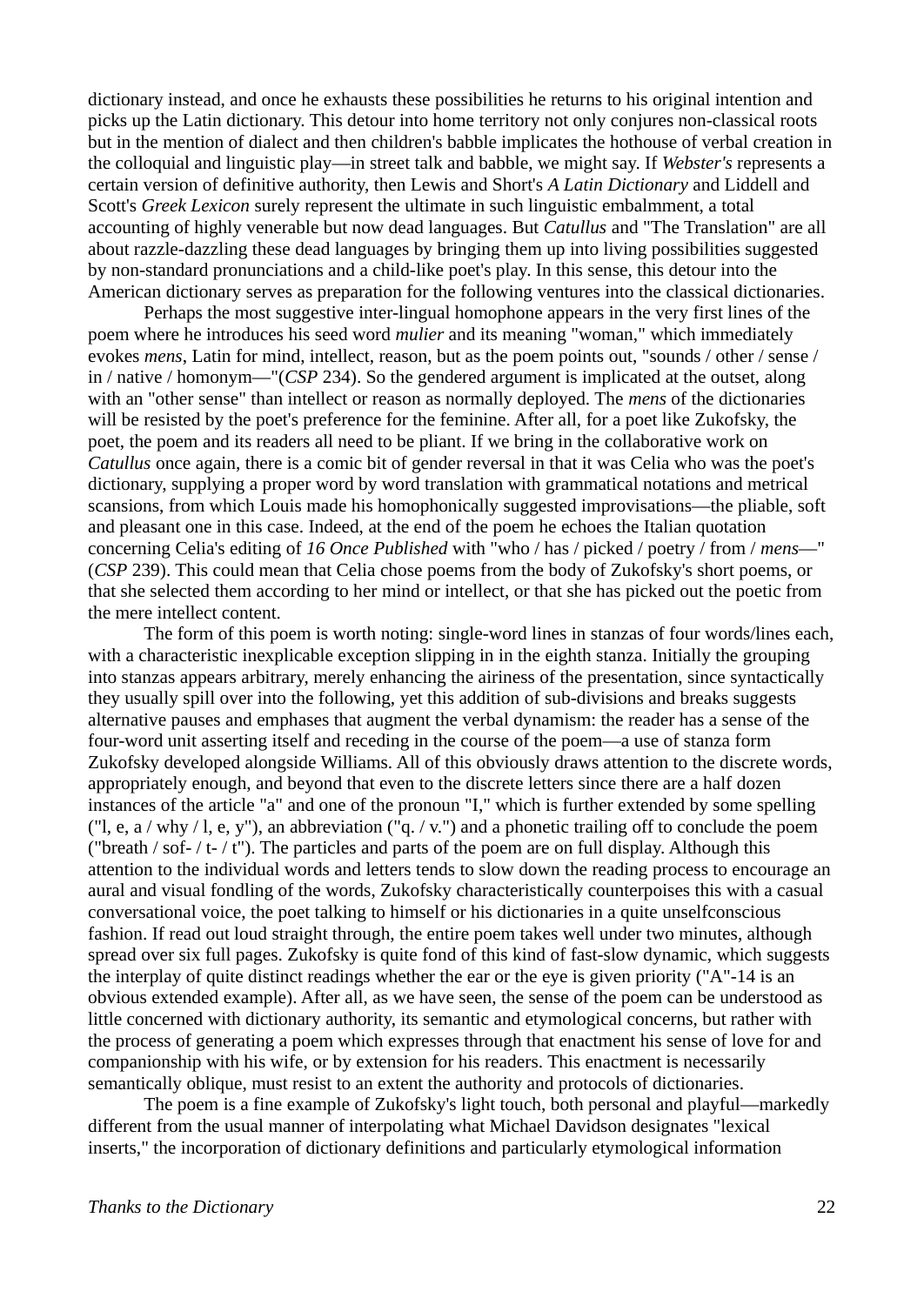<span id="page-22-0"></span>directly into poems.<sup>[36](#page-22-1)</sup> For Pound, Olson or for that matter Heidegger, such inserts are a strategy for renewing terms, pealing away historical encrustations or the routinization of key words—a defamiliarizing technique—but which always entails the assumption that word origins have a superior truth value, even purity. Zukofsky never adopts such a view, nor the earnestness of its linguistic moralizing. Linguistic meaning is its use or enactment, and in that sense is always unique and consequently variable and shifting. Inter-linguistic punning is an overt embrace of hybridity, a feeling out of in between linguistic spaces or sounds. The etymological tracings in "The Translation" are not a procedure for uncovering more primordial or authentic definitions, but on the contrary evidence of the constant historical shifting and remaking that is the life of words in the present.

# VI - Postscript: A Note on *80 Flowers*

<span id="page-22-2"></span>There is an exaggerated idea in some quarters of the importance of dictionaries in Zukofsky's work. One version of this view argues that the dictionary is the ultimate authority for determining the multiple definitions and etymological relations the ideal reader should take into consideration for any given word—a perspective that hypothetically could be taken of any poet's work.[37](#page-22-3) This congers an image of Zukofsky's work as intimidatingly erudite and formalistic, even hermetic, like those comically pretentious photos of Geoffrey Hill skeptically looking out at the reader backed up by a wall of the complete OED behind him. The most obvious counter-evidence is Zukofsky's frequent and idiosyncratic use of punning or composition by homophonic suggestion that becomes prominent in his later work and pays scant attention to whether or not the homophones have any cognate justification. As we have seen, these may be suggested by reference books but never limited by their authority, nor is there ever any faith in etymological authenticity. As far as modern poets go, Zukofsky did not lean particularly heavily on the dictionary, aside from the works discussed above, and "lexical inserts" or similar direct incorporation of dictionary materials are rare, despite the impression given by the well-known opening of the "Objectivists" program statement, which was rhetorically effective for the purpose at hand. In *"A"*, a poem one might think offered ample opportunities, the dictionary plays a surprisingly minor role, although "A"-18 does include a long passage quoted from the preface to Samuel Johnson's dictionary on the impossibility of fixing words and definitions in this "sublunary" world (*"A"* 395-396).

<span id="page-22-4"></span>Curiously, the exception to this generalization is Zukofsky's last work, *80 Flowers* (1974- 1978), where he frequently draws on the multi-volume *Century Dictionary* and a dozen other word reference books, including a few on slang and Americanisms.<sup>[38](#page-22-5)</sup> I will simply observe here, without pretending to demonstrate, that again Zukofsky is mining these sources, along with an armful of

<span id="page-22-1"></span>[<sup>36</sup>](#page-22-0) Michael Davidson, "'From the Latin *Speculum*': Ezra Pound, Charles Olson, and Philology," in *Ghostlier Demarcations: Modern Poetry and the Material Word* (University of California Press, 1997): 94-98.

<span id="page-22-3"></span>[<sup>37</sup>](#page-22-2) Admittedly Zukofsky occasionally gave some credence to this view, such as when Guy Davenport asked him the meaning of "mg. dancer" in "A"-21 and gave a short list of guesses suggested by the dictionary, to which the poet predictably responded, "All." Or, in a reading-interview with Hugh Kenner commenting at some length on "Bayberry" from *80 Flowers*, he details his use of the *Century Dictionary* among other sources, but while this tells us something about how he went about writing the poem, it does not solve much in terms of how to read it. Zukofsky could be mischievous in responding to academic queries, although he was appreciative of the interest. Guy Davenport, *The Geography of the Imagination* (North Point, 1981): 103; a transcription of the "Bayberry" commentary can be found in Michele J. Leggott, *Reading Zukofsky's 80 Flowers* (Johns Hopkins UP, 1989): 369-372.

<span id="page-22-5"></span>[<sup>38</sup>](#page-22-4) Zukofsky acquired a copy of the ten volume *Century Dictionary* in the early 1950s, but although this became a favorite, as "The Translation" indicates this was not invariably his dictionary of choice in his later years. In fact the *80 Flowers* notebooks indicate not only that he sometimes consulted the *Webster's Collegiate Dictionary*, 5th edition but on occasion picked up the old volumes used in *Thanks*. The *Century* was an American rival to the *OED* with very full etymological information and sample historical quotations. As far as I know, Zukofsky never directly consulted the *OED* at any time.